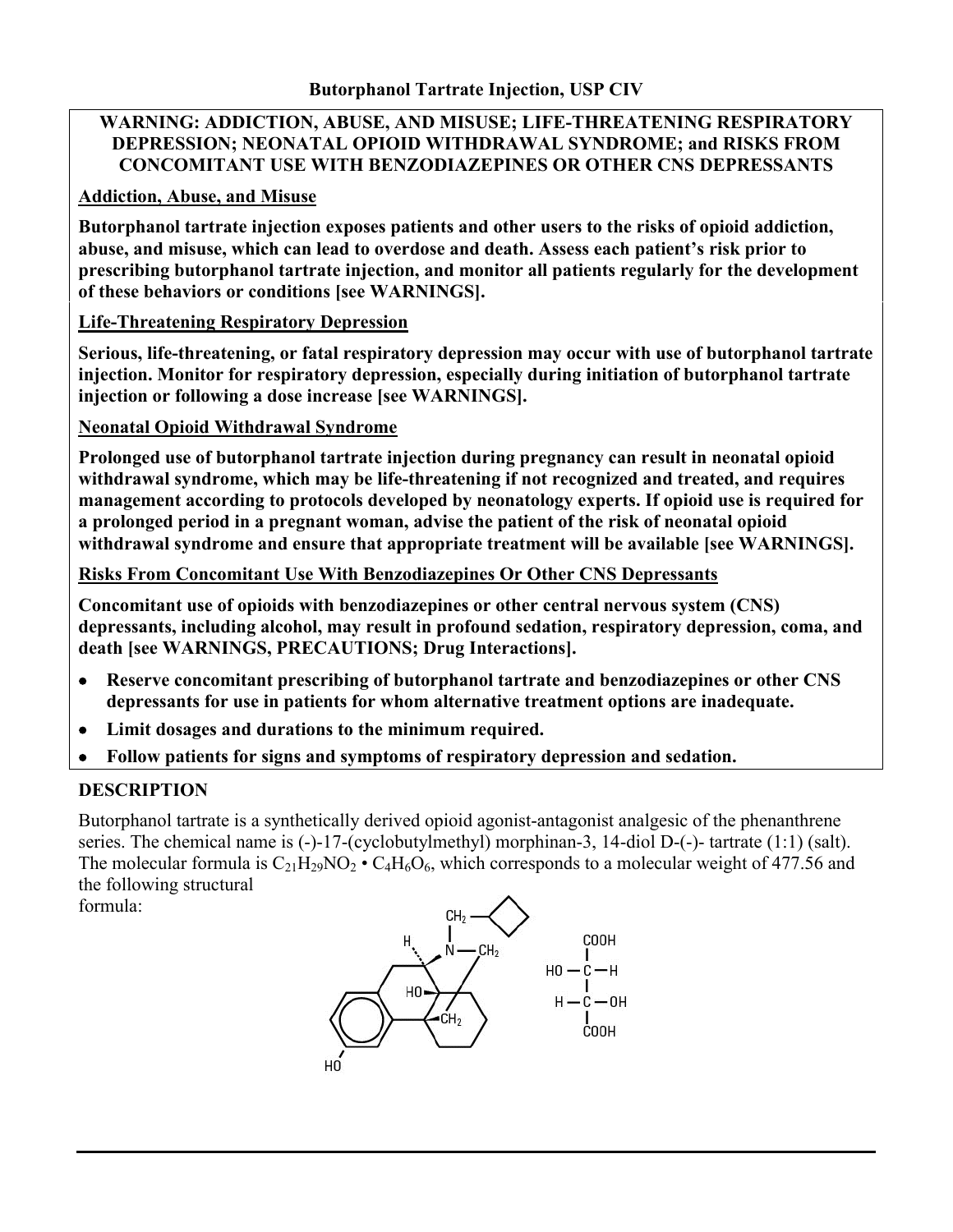Butorphanol tartrate is a white crystalline substance. The dose is expressed as the tartrate salt. One milligram of the salt is equivalent to 0.68 mg of the free base. The n-octanol/aqueous buffer partition coefficient of butorphanol is 180:1 at pH 7.5.

Butorphanol tartrate injection is a sterile, nonpyrogenic parenteral aqueous solution of butorphanol tartrate for intravenous or intramuscular administration.

Each milliliter (mL) contains butorphanol tartrate 1 or 2 mg; sodium citrate, dihydrate, 6.4 mg; citric acid hydrous 3.3 mg; sodium chloride 6.4 mg. The pH is 4.5 (3.0 to 5.5).

## **CLINICAL PHARMACOLOGY**

## **Mechanism of Action**

Butorphanol is a partial opioid agonist at the mu opioid receptor and a full agonist at the kappa opioid receptor. The principal therapeutic action of butorphanol is analgesia. Clinically, dosage is titrated to provide adequate analgesia and may be limited by adverse reactions, including respiratory and CNS depression.

The precise mechanism of the analgesic action is unknown. However, specific CNS opioid receptors for endogenous compounds with opioid-like activity have been identified throughout the brain and spinal cord and are thought to play a role in the analgesic effects of this drug.

## **Pharmacodynamics**

The analgesic effect of butorphanol is influenced by the route of administration. Onset of analgesia is within a few minutes for intravenous administration and within 15 minutes for intramuscular injection.

Peak analgesic activity occurs within 30 to 60 minutes following intravenous and intramuscular administration.

The duration of analgesia varies depending on the pain model as well as the route of administration, but is generally 3 to 4 hours with IM and IV doses as defined by the time 50% of patients required remedication. In postoperative studies, the duration of analgesia with IV or IM butorphanol was similar to morphine, meperidine and pentazocine when administered in the same fashion at equipotent doses (see **Clinical Trials**).

## Effects on the Central Nervous System

Butorphanol produces respiratory depression by direct action on brain stem respiratory centers. The respiratory depression involves a reduction in the responsiveness of the brain stem respiratory centers to both increases in carbon dioxide tension and electrical stimulation.

In human studies involving individuals without significant respiratory dysfunction, 2 mg of butorphanol IV and 10 mg of morphine sulfate IV depressed respiration to a comparable degree. At higher doses, the magnitude of respiratory depression with butorphanol is not appreciably increased; however, the duration of respiratory depression is longer. Respiratory depression noted after administration of butorphanol to humans by any route is reversed by treatment with naloxone, a specific opioid antagonist (see **OVERDOSAGE**).

Butorphanol, like other mixed agonist-antagonists with a high affinity for the kappa receptor, may produce unpleasant psychotomimetic effects in some individuals.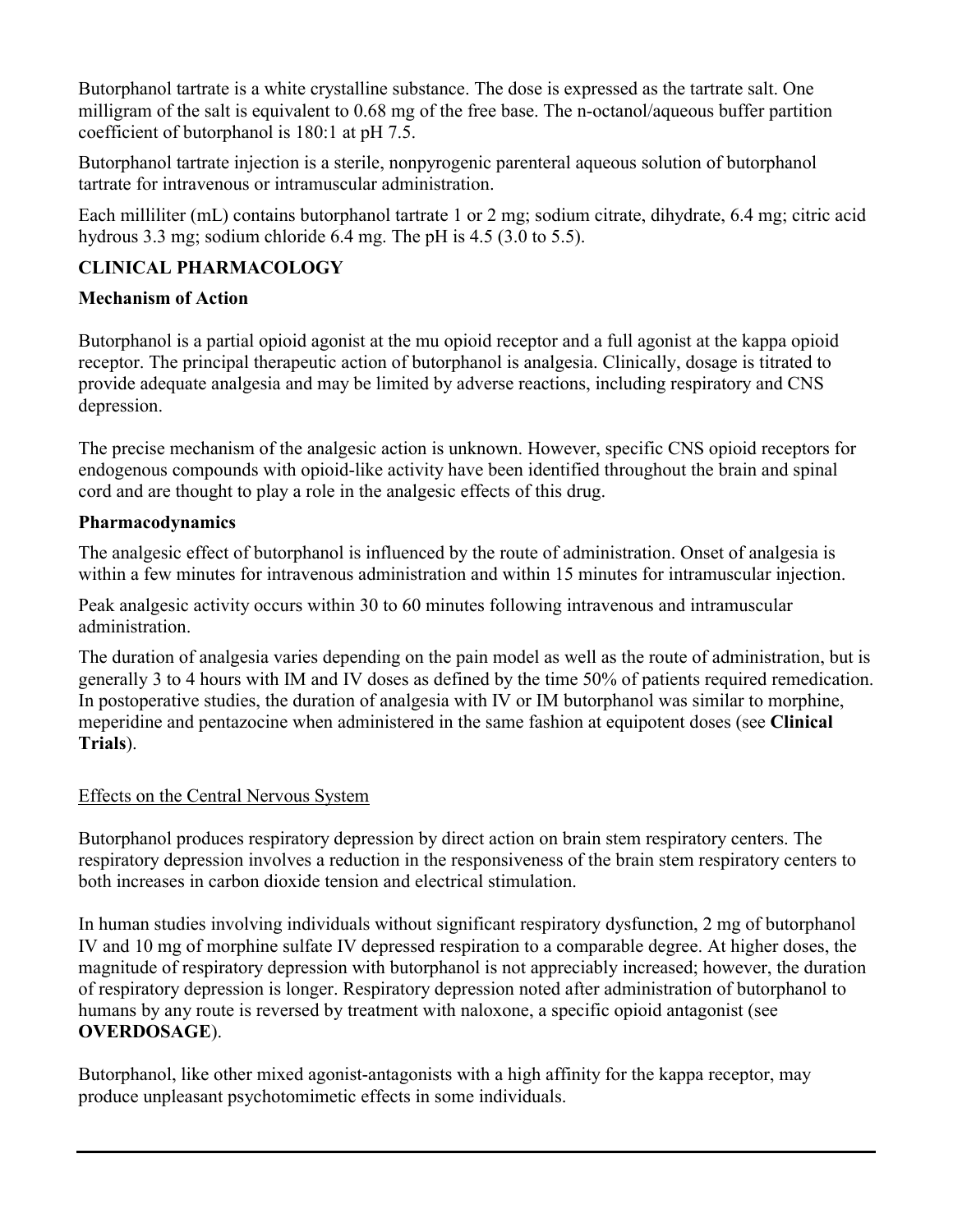Nausea and/or vomiting may be produced by doses of 1 mg or more administered by any route.

In human studies of butorphanol (see **CLINICAL PHARMACOLOGY; Clinical Trials**), sedation is commonly noted at doses of 0.5 mg or more. Narcosis is produced by 10 to 12 mg doses of butorphanol administered over 10 to 15 minutes intravenously.

Butorphanol causes miosis, even in total darkness. Pinpoint pupils are a sign of opioid overdose but are not pathognomonic (e.g., pontine lesions of hemorrhagic or ischemic origins may produce similar findings). Marked mydriasis rather than miosis may be seen due to hypoxia in overdose situations.

#### Effects on the Gastrointestinal Tract and Other Smooth Muscle

Butorphanol causes a reduction in motility associated with an increase in smooth muscle tone in the antrum of the stomach and duodenum. Digestion of food in the small intestine is delayed and propulsive contractions are decreased. Propulsive peristaltic waves in the colon are decreased, while tone may be increased to the point of spasm, resulting in constipation. Other opioid-induced effects may include a reduction in biliary and pancreatic secretions, spasm of sphincter of Oddi, and transient elevations in serum amylase.

#### Effects on the Cardiovascular System

Hemodynamic changes noted during cardiac catheterization in patients receiving single 0.025 mg/kg intravenous doses of butorphanol have included increases in pulmonary artery pressure, wedge pressure and vascular resistance, increases in left ventricular end diastolic pressure and in systemic arterial pressure.

#### Effects on the Endocrine System

Opioids inhibit the secretion of adrenocorticotropic hormone (ACTH), cortisol, and luteinizing hormone (LH) in humans (see **ADVERSE REACTIONS**). They also stimulate prolactin, growth hormone (GH) secretion, and pancreatic secretion of insulin and glucagon.

Chronic use of opioids may influence the hypothalamic-pituitary-gonadal axis, leading to androgen deficiency that may manifest as low libido, impotence, erectile dysfunction, amenorrhea, or infertility. The causal role of opioids in the clinical syndrome of hypogonadism is unknown because the various medical, physical, lifestyle, and psychological stressors that may influence gonadal hormone levels have not been adequately controlled for in studies conducted to date (see **ADVERSE REACTIONS**).

#### Effects on the Immune System

Opioids have been shown to have a variety of effects on components of the immune system. The clinical significance of these findings is unknown. Overall, the effects of opioids appear to be modestly immunosuppressive.

#### Concentration–Efficacy Relationships

The minimum effective analgesic concentration will vary widely among patients, especially among patients who have been previously treated with potent agonist opioids. The minimum effective analgesic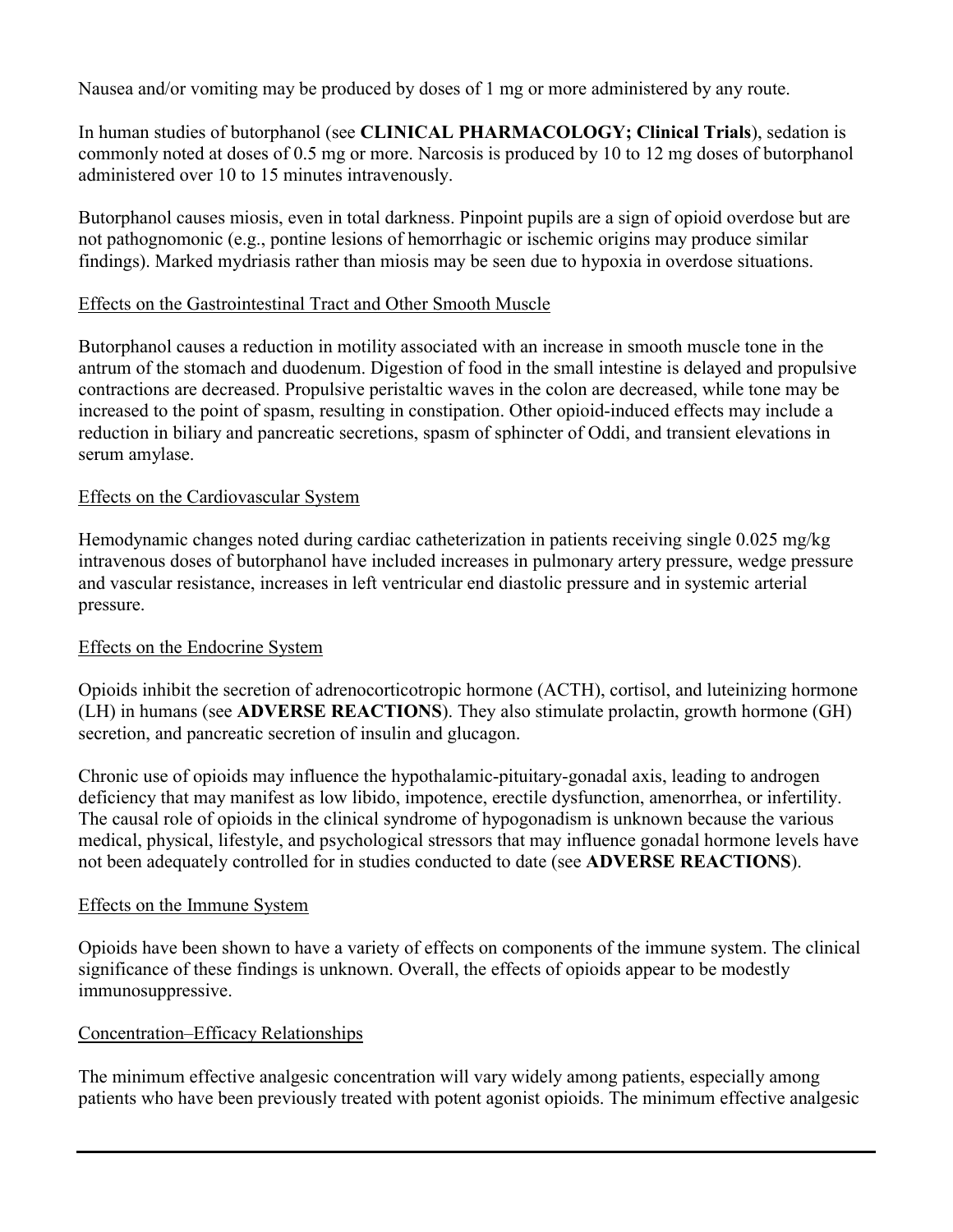concentration of butorphanol for any individual patient may increase over time due to an increase in pain, the development of a new pain syndrome, and/or the development of analgesic tolerance (see **DOSAGE AND ADMINISTRATION**).

#### Concentration–Adverse Reaction Relationships

There is a relationship between increasing butorphanol plasma concentration and increasing frequency of dose-related opioid adverse reactions such as nausea, vomiting, CNS effects, and respiratory depression. In opioid-tolerant patients, the situation may be altered by the development of tolerance to opioid-related adverse reactions (see **DOSAGE AND ADMINISTRATION**).

#### **Pharmacokinetics**

Butorphanol tartrate injection is rapidly absorbed after IM injection and peak plasma levels are reached in 20 to 40 minutes.

Following its initial absorption/distribution phase, the single dose pharmacokinetics of butorphanol by the intravenous and intramuscular routes of administration are similar (see Figure 1).



Serum protein binding is independent of concentration over the range achieved in clinical practice (up to 7 ng/mL) with a bound fraction of approximately 80%.

The volume of distribution of butorphanol varies from 305 to 901 liters and total body clearance from 52 to 154 liters/hr (see Table 1).

# **Figure 1—Butorphanol Plasma Levels After IV and IM**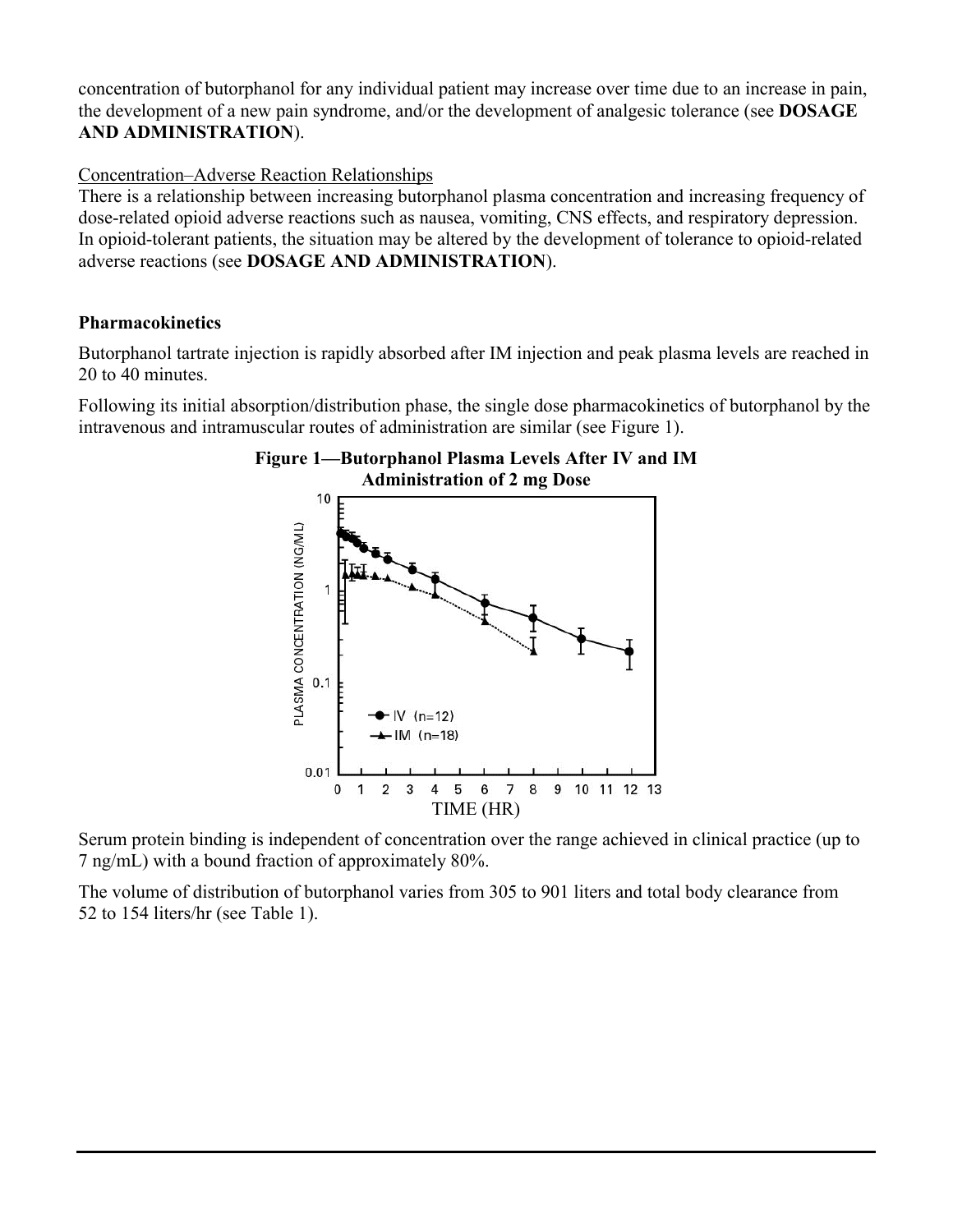| <b>Parameters</b>               | Young             | <b>Elderly</b>   |
|---------------------------------|-------------------|------------------|
| $AUC (inf)^b$                   | 7.24 $(1.57)^d$   | 8.71(2.02)       |
| $(hr \cdot ng/mL)$              | $(4.40 - 9.77)^e$ | $(4.76 - 13.03)$ |
| Half-life (hr)                  | 4.56(1.67)        | 5.61(1.36)       |
|                                 | $(2.06 - 8.70)$   | $(3.25 - 8.79)$  |
| Volume of                       | 487 (155)         | 552 (124)        |
| Distribution <sup>c</sup> $(L)$ | $(305-901)$       | $(305 - 737)$    |
| Total body                      | 99(23)            | 82(21)           |
| Clearance $(L/hr)$              | $(70-154)$        | $(52-143)$       |

**Table 1—Mean Pharmacokinetic Parameters of Intravenous Butorphanol in Young and Elderly Subjects<sup>a</sup>**

<sup>a</sup> Young subjects (n=24) are from 20 to 40 years old and elderly (n=24) are greater than 65 years of age.

b Area under plasma concentration-time curve after a 1 mg dose.<br>  $\sum_{n=1}^{\infty}$ 

<sup>c</sup> Derived from IV data.

Mean  $(1S.D.)$ .

e (range of observed values).

The drug is transported across the blood-brain and placental barriers and into human milk (see **PRECAUTIONS: Labor or Delivery and Nursing Mothers**).

Butorphanol is extensively metabolized in the liver. Metabolism is qualitatively and quantitatively similar following intravenous or intramuscular administration. Oral bioavailability is only 5 to 17% because of extensive first pass metabolism of butorphanol.

The major metabolite of butorphanol is hydroxybutorphanol, while norbutorphanol is produced in small amounts. Both have been detected in plasma following administration of butorphanol, with norbutorphanol present at trace levels at most time points. The elimination half-life of hydroxybutorphanol is about 18 hours and, as a consequence, considerable accumulation (~5-fold) occurs when butorphanol is dosed to steady state.

Elimination occurs by urine and fecal excretion. When <sup>3</sup>H labeled butorphanol is administered to normal subjects, most (70 to 80%) of the dose is recovered in the urine, while approximately 15% is recovered in the feces.

About 5% of the dose is recovered in the urine as butorphanol. Forty-nine percent is eliminated in the urine as hydroxybutorphanol. Less than 5% is excreted in the urine as norbutorphanol.

Butorphanol pharmacokinetics in the elderly differ from younger patients (see Table 1).

In renally impaired patients with creatinine clearances <30 mL/min, the elimination half-life was approximately doubled and the total body clearance was approximately one half (10.5 hours [clearance 150 L/h] compared to 5.8 hours [clearance 260 L/h] in healthy subjects). No effect on  $C_{\text{max}}$  or  $T_{\text{max}}$  was observed after a single dose.

After intravenous administration to patients with hepatic impairment, the elimination half-life of butorphanol was approximately tripled and total body clearance was approximately one half (half-life 16.8 hours, clearance 92 L/h) compared to healthy subjects (half-life 4.8 hours, clearance 175 L/h). The exposure of hepatically impaired patients to butorphanol was significantly greater (about 2-fold) than that in healthy subjects.

(see **PRECAUTIONS: Hepatic and Renal Disease, Drug Interactions** and **Geriatric Use** and **CLINICAL PHARMACOLOGY: Individualization of Dosage**).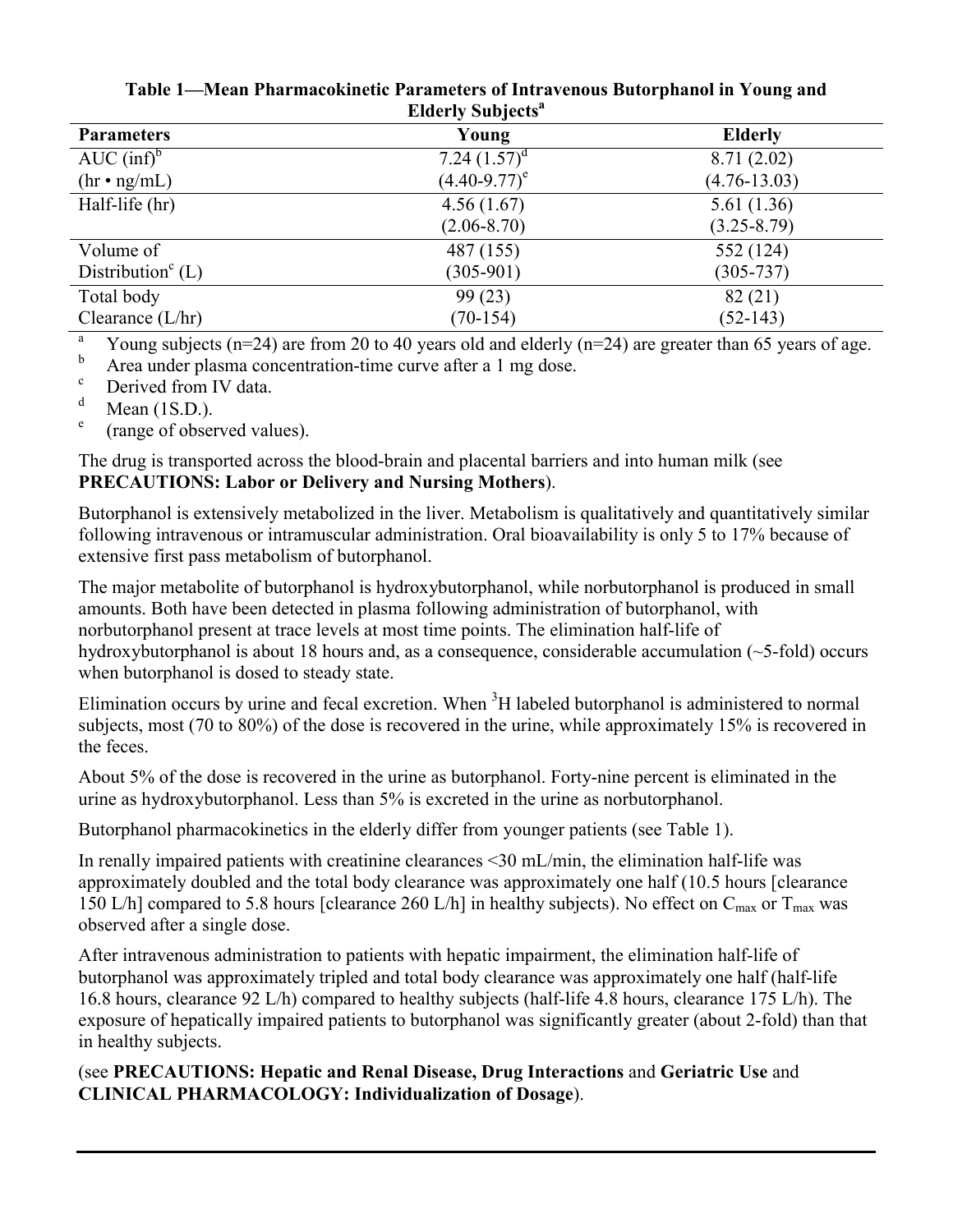## **Clinical Trials**

The effectiveness of opioid analgesics varies in different pain syndromes. Studies with butorphanol tartrate injection have been performed in postoperative (primarily abdominal and orthopedic) pain and pain during labor and delivery, as preoperative and preanesthetic medication, and as a supplement to balanced anesthesia (see below).

## *Use in the Management of Pain-Postoperative Pain*

The analgesic efficacy of butorphanol tartrate injection in postoperative pain was investigated in several double-blind active-controlled studies involving 958 butorphanol-treated patients. The following doses were found to have approximately equivalent analgesic effect: 2 mg butorphanol, 10 mg morphine, 40 mg pentazocine and 80 mg meperidine.

After intravenous administration of butorphanol tartrate, onset and peak analgesic effect occurred by the time of first observation (30 minutes). After intramuscular administration, pain relief onset occurred at 30 minutes or less, and peak effect occurred between 30 minutes and one hour. The duration of action of butorphanol tartrate injection was 3 to 4 hours when defined as the time necessary for pain intensity to return to pretreatment level or the time to retreatment.

## *Preanesthetic Medication*

Butorphanol tartrate injection, (2 mg and 4 mg) and meperidine (80 mg) were studied for use as preanesthetic medication in hospitalized surgical patients. Patients received a single intramuscular dose of either butorphanol or meperidine approximately 90 minutes prior to anesthesia. The anesthesia regimen included barbiturate induction, followed by nitrous oxide and oxygen with halothane or enflurane, with or without a muscle relaxant.

Anesthetic preparation was rated as satisfactory in all 42 butorphanol injection patients regardless of the type of surgery.

## *Balanced Anesthesia*

Butorphanol tartrate administered intravenously (mean dose 2 mg) was compared to intravenous morphine sulfate (mean dose 10 mg) as premedication shortly before thiopental induction, followed by balanced anesthesia in 50 ASA Class 1 and 2 patients. Anesthesia was then maintained by repeated intravenous doses, averaging 4.6 mg butorphanol and 22.8 mg morphine per patient.

Anesthetic induction and maintenance were generally rated as satisfactory with both butorphanol injection (25 patients) and morphine (25 patients) regardless of the type of surgery performed. Emergence from anesthesia was comparable with both agents.

#### *Labor* (see **PRECAUTIONS**)

The analgesic efficacy of intravenous butorphanol tartrate injection was studied in pain during labor. In a total of 145 patients butorphanol (1 mg and 2 mg) was as effective as 40 mg and 80 mg of meperidine (144 patients) in the relief of pain in labor with no effect on the duration or progress of labor. Both drugs readily crossed the placenta and entered fetal circulation. The condition of the infants in these studies, determined by Apgar scores at 1 and 5 minutes (8 or above) and time to sustained respiration, showed that butorphanol had the same effects on the infants as meperidine.

In these studies neurobehavioral testing in infants exposed to butorphanol injection at a mean of 18.6 hours after delivery, showed no significant differences between treatment groups.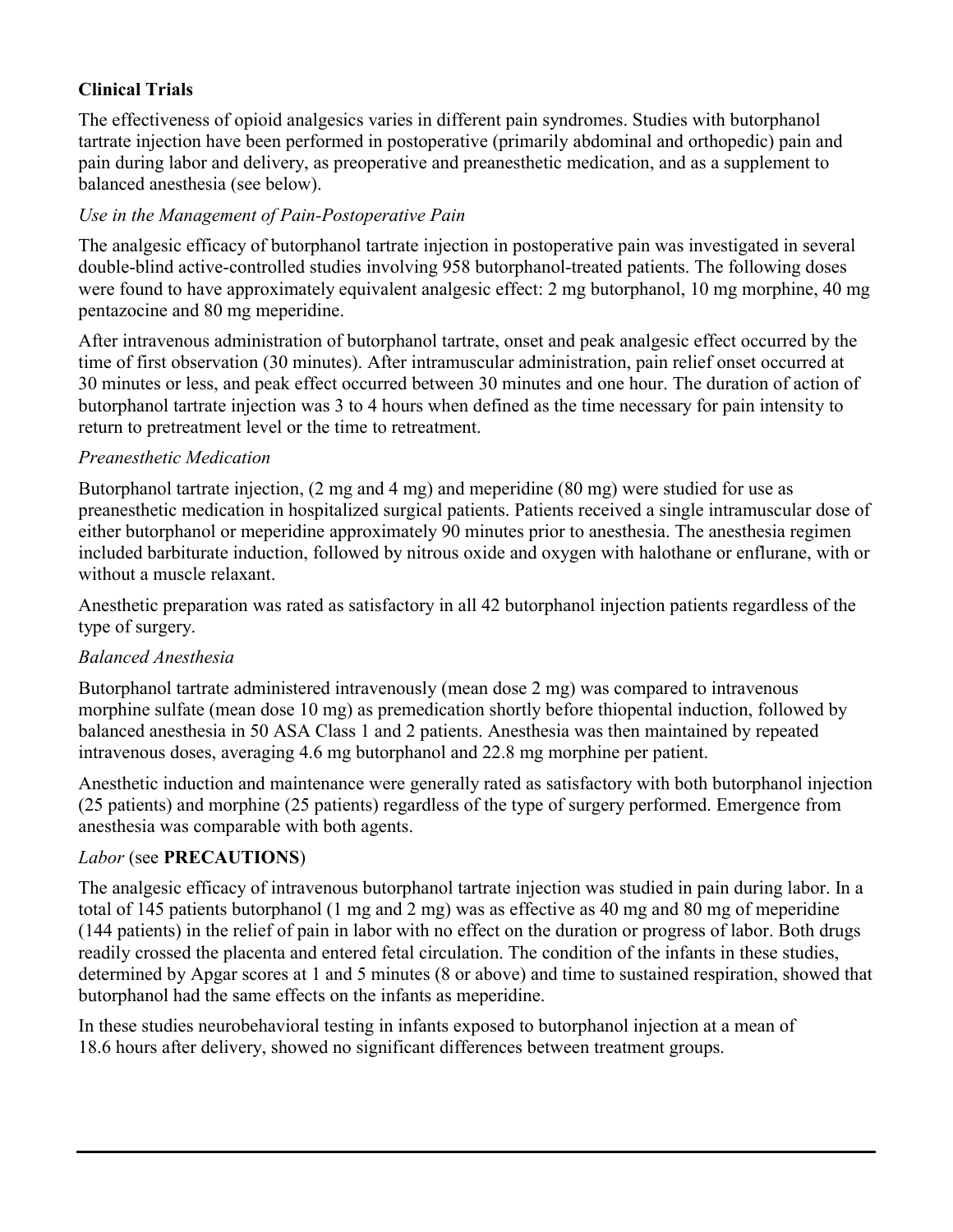## **Individualization of Dosage**

Use of butorphanol in geriatric patients, patients with renal impairment, patients with hepatic impairment and during labor requires extra caution (see below and the appropriate sections in **PRECAUTIONS**).

For pain relief the recommended initial dosage regimen of butorphanol tartrate injection is 1 mg IV or 2 mg IM with repeated doses every three to four hours as necessary. This dosage regimen is likely to be effective for the majority of patients. Dosage adjustments of butorphanol injection should be based on observations of its beneficial and adverse effects. The initial dose in the elderly and in patients with renal or hepatic impairment should generally be half the recommended adult dose (0.5 mg IV and 1 mg IM). Repeat doses in these patients should be determined by the patient's response rather than at fixed intervals but will generally be no less than 6 hours (see **PRECAUTIONS**).

The usual preoperative dose is 2 mg IM given 60 to 90 minutes before surgery or 2 mg IV shortly before induction. This is approximately equivalent in sedative effect to 10 mg morphine or 80 mg of meperidine. This single preoperative dose should be individualized based on age, body weight, physical status, underlying pathological condition, use of other drugs, type of anesthesia to be used and the surgical procedure involved.

During maintenance in balanced anesthesia the usual incremental dose of butorphanol tartrate is 0.5 to 1 mg IV. The incremental dose may be higher, up to 0.06 mg/kg (4 mg/70 kg), depending on previous sedative, analgesic, and hypnotic drugs administered. The total dose of butorphanol injection will vary; however, patients seldom require less than 4 mg or more than 12.5 mg (approximately 0.06 to  $0.18$  mg/kg).

As with other opioids of this class, butorphanol injection may not provide adequate intraoperative analgesia in every patient or under all conditions. A failure to achieve successful analgesia during balanced anesthesia is commonly reflected by increases in general sympathetic tone. Consequently, if blood pressure or heart rate continue to rise, consideration should be given to adding a potent volatile liquid inhalation anesthetic or another intravenous medication.

In labor, the recommended initial dose of butorphanol tartrate is 1 or 2 mg IM or IV in mothers with fetuses of 37 weeks gestation or beyond and without signs of fetal distress. Dosage adjustments of butorphanol in labor should be based on initial response with consideration given to concomitant analgesic or sedative drugs and the expected time of delivery. A dose should not be repeated in less than four hours nor administered less than four hours prior to the anticipated delivery (see **PRECAUTIONS**).

#### **INDICATIONS AND USAGE**

Butorphanol Tartrate Injection is indicated

- as a preoperative or pre-anesthetic medication
- as a supplement to balanced anesthesia
- for the relief of pain during labor, and

- for the management of pain severe enough to require an opioid analgesic and for which alternative treatments are inadequate.

#### Limitations of Use

Because of the risks of addiction, abuse, and misuse, with opioids, even at recommended doses [see **WARNINGS**], reserve butorphanol tartrate for use in patients for whom alternative treatment options [e.g. non-opioid analgesics]

Have not been tolerated, or are not expected to be tolerated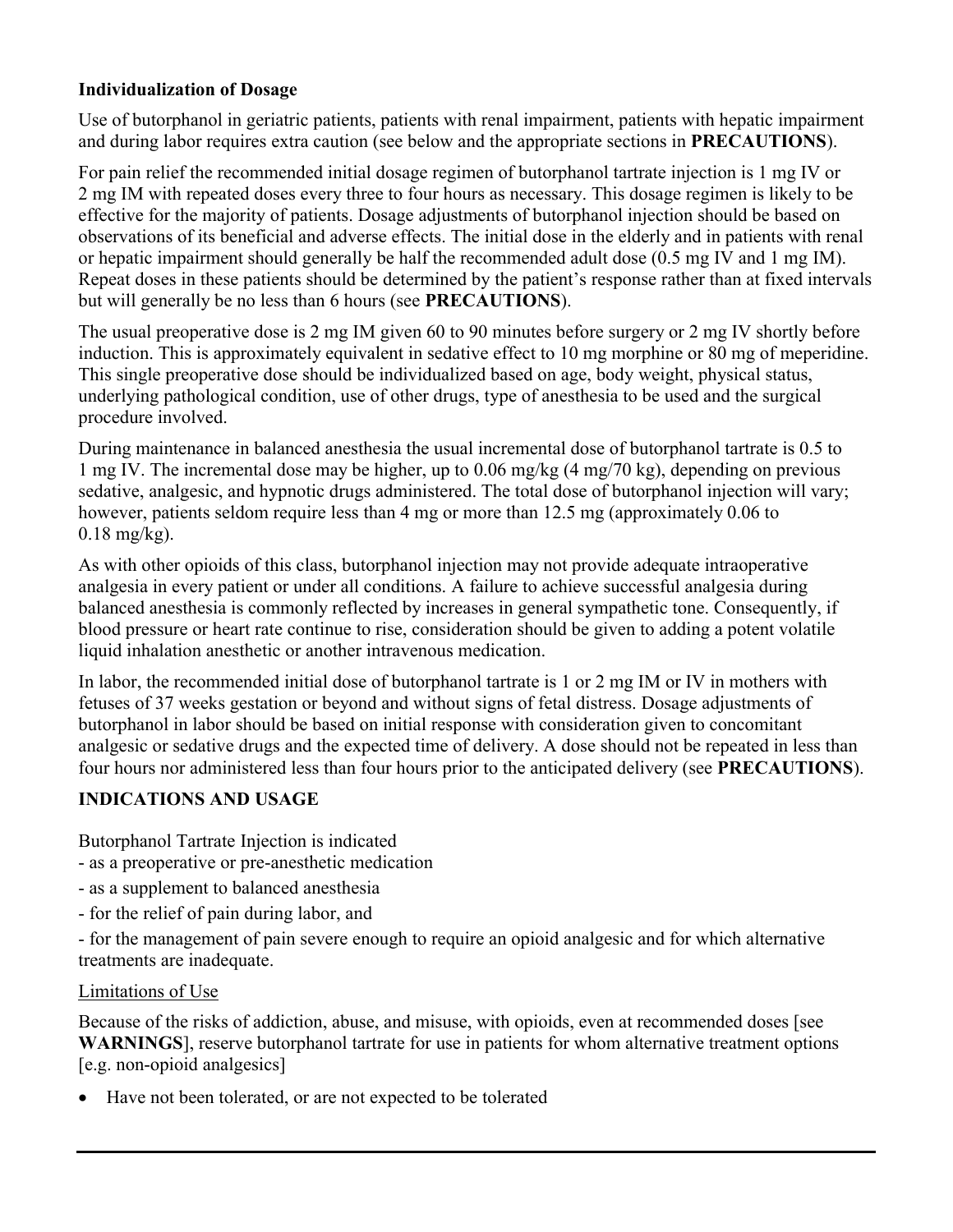Have not provided adequate analgesia, or are not expected to provide adequate analgesia

# **CONTRAINDICATIONS**

Butorphanol Tartrate Injection is contraindicated in:

- Patients with significant respiratory depression (see **WARNINGS)**
- Patients with acute of severe bronchial asthma in an unmonitored setting or in the absence of resuscitative equipment (see **WARNINGS)**
- Patients with known or suspected gastrointestinal obstruction, including paralytic ileus (see **WARNINGS)**
- Patients with hypersensitivity to butorphanol tartrate or any of the formulation excipients (e.g., anaphylaxis) (see **WARNINGS)**

## **WARNINGS**

## **Addiction, Abuse, and Misuse**

Butorphanol tartrate injection is a Schedule IV controlled substance. As an opioid, butorphanol tartrate exposes users to the risks of addiction, abuse, and misuse [see **DRUG ABUSE AND DEPENDENCE**].

Although the risk of addiction in any individual is unknown, it can occur in patients appropriately prescribed butorphanol tartrate. Addiction can occur at recommended dosages and if the drug is misused or abused.

Assess each patient's risk for opioid addiction, abuse, or misuse prior to prescribing butorphanol tartrate injection, and monitor all patients receiving butorphanol tartrate for the development of these behaviors or conditions. Risks are increased in patients with a personal or family history of substance abuse (including drug or alcohol abuse or addiction) or mental illness (e.g., major depression). The potential for these risks should not, however, prevent the proper management of pain in any given patient. Patients at increased risk may be prescribed opioids such as butorphanol tartrate, but use in such patients necessitates intensive counseling about the risks and proper use of butorphanol tartrate along with intensive monitoring for signs of addiction, abuse, and misuse.

Opioids are sought by drug abusers and people with addiction disorders and are subject to criminal diversion. Consider these risks when prescribing or dispensing butorphanol tartrate. Strategies to reduce these risks include prescribing the drug in the smallest appropriate quantity. Contact local state professional licensing board or state controlled substances authority for information on how to prevent and detect abuse or diversion of this product.

## **Life-Threatening Respiratory Depression**

Serious, life-threatening, or fatal respiratory depression has been reported with the use of opioids, even when used as recommended. Respiratory depression, if not immediately recognized and treated, may lead to respiratory arrest and death. Management of respiratory depression may include close observation, supportive measures, and use of opioid antagonists, depending on the patient's clinical status [see **OVERDOSAGE**]. Carbon dioxide  $(CO<sub>2</sub>)$  retention from opioid-induced respiratory depression can exacerbate the sedating effects of opioids.

While serious, life-threatening, or fatal respiratory depression can occur at any time during the use of butorphanol tartrate, the risk is greatest during the initiation of therapy or following a dosage increase. Monitor patients closely for respiratory depression, especially within the first 24 to 72 hours of initiating therapy with and following dosage increases of butorphanol tartrate.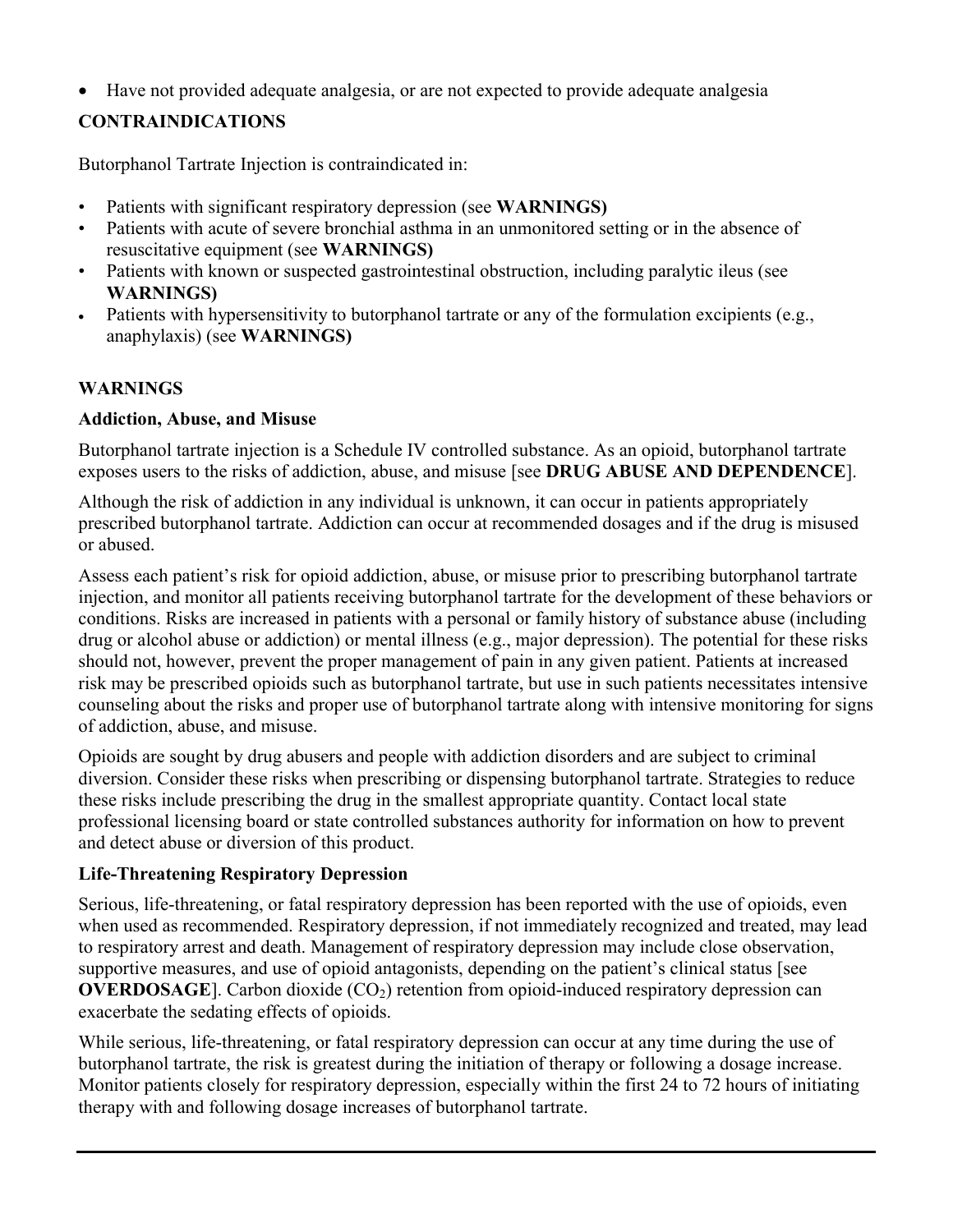To reduce the risk of respiratory depression, proper dosing and titration of butorphanol tartrate are essential [see **DOSAGE AND ADMINISTRATION**]. Overestimating the butorphanol tartrate dosage when converting patients from another opioid product can result in a fatal overdose with the first dose.

Opioids can cause sleep-related breathing disorders including central sleep apnea (CSA) and sleep-related hypoxemia. Opioid use increases the risk of CSA in a dose-dependent fashion. In patients who present with CSA, consider decreasing the opioid dosage using best practices for opioid taper [see **DOSAGE AND ADMINISTRATION**].

## **Neonatal Opioid Withdrawal Syndrome**

Prolonged use of butorphanol tartrate during pregnancy can result in withdrawal in the neonate. Neonatal opioid withdrawal syndrome, unlike opioid withdrawal syndrome in adults, may be life-threatening if not recognized and treated, and requires management according to protocols developed by neonatology experts. If opioid use is required for a prolonged period in a pregnant woman, advise the patient of the risk of neonatal opioid withdrawal syndrome and ensure that appropriate treatment will be available [see **PRECAUTIONS; Information for Patients, Pregnancy]**.

## **Risks from Concomitant Use with Benzodiazepines or Other CNS Depressants**

Profound sedation, respiratory depression, coma, and death may result from the concomitant use of butorphanol tartrate with benzodiazepines or other CNS depressants (e.g., non-benzodiazepine sedatives/hypnotics, anxiolytics, tranquilizers, muscle relaxants, general anesthetics, antipsychotics, other opioids, alcohol). Because of these risks, reserve concomitant prescribing of these drugs for use in patients for whom alternative treatment options are inadequate.

Observational studies have demonstrated that concomitant use of opioid analgesics and benzodiazepines increases the risk of drug-related mortality compared to use of opioid analgesics alone. Because of similar pharmacological properties, it is reasonable to expect similar risk with the concomitant use of other CNS depressant drugs with opioid analgesics [see **PRECAUTIONS; Drug Interactions**].

If the decision is made to prescribe a benzodiazepine or other CNS depressant concomitantly with an opioid analgesic, prescribe the lowest effective dosages and minimum durations of concomitant use. In patients already receiving an opioid analgesic, prescribe a lower initial dose of the benzodiazepine or other CNS depressant than indicated in the absence of an opioid, and titrate based on clinical response. If an opioid analgesic is initiated in a patient already taking a benzodiazepine or other CNS depressant, prescribe a lower initial dose of the opioid analgesic, and titrate based on clinical response. Follow patients closely for signs and symptoms of respiratory depression and sedation.

Advise both patients and caregivers about the risks of respiratory depression and sedation when butorphanol tartrate is used with benzodiazepines or other CNS depressants (including alcohol and illicit drugs). Advise patients not to drive or operate heavy machinery until the effects of concomitant use of the benzodiazepine or other CNS depressant have been determined. Screen patients for risk of substance use disorders, including opioid abuse and misuse, and warn them of the risk for overdose and death associated with the use of additional CNS depressants including alcohol and illicit drugs see **PRECAUTIONS; Information for Patients, Drug Interactions**.

## **Life-Threatening Respiratory Depression in Patients with Chronic Pulmonary Disease or in Elderly, Cachectic, or Debilitated Patients**

The use of butorphanol tartrate in patients with acute or severe bronchial asthma in an unmonitored setting or in the absence of resuscitative equipment is contraindicated.

*Patients with Chronic Pulmonary Disease:* Butorphanol tartrate-treated patients with significant chronic obstructive pulmonary disease or cor pulmonale, and those with a substantially decreased respiratory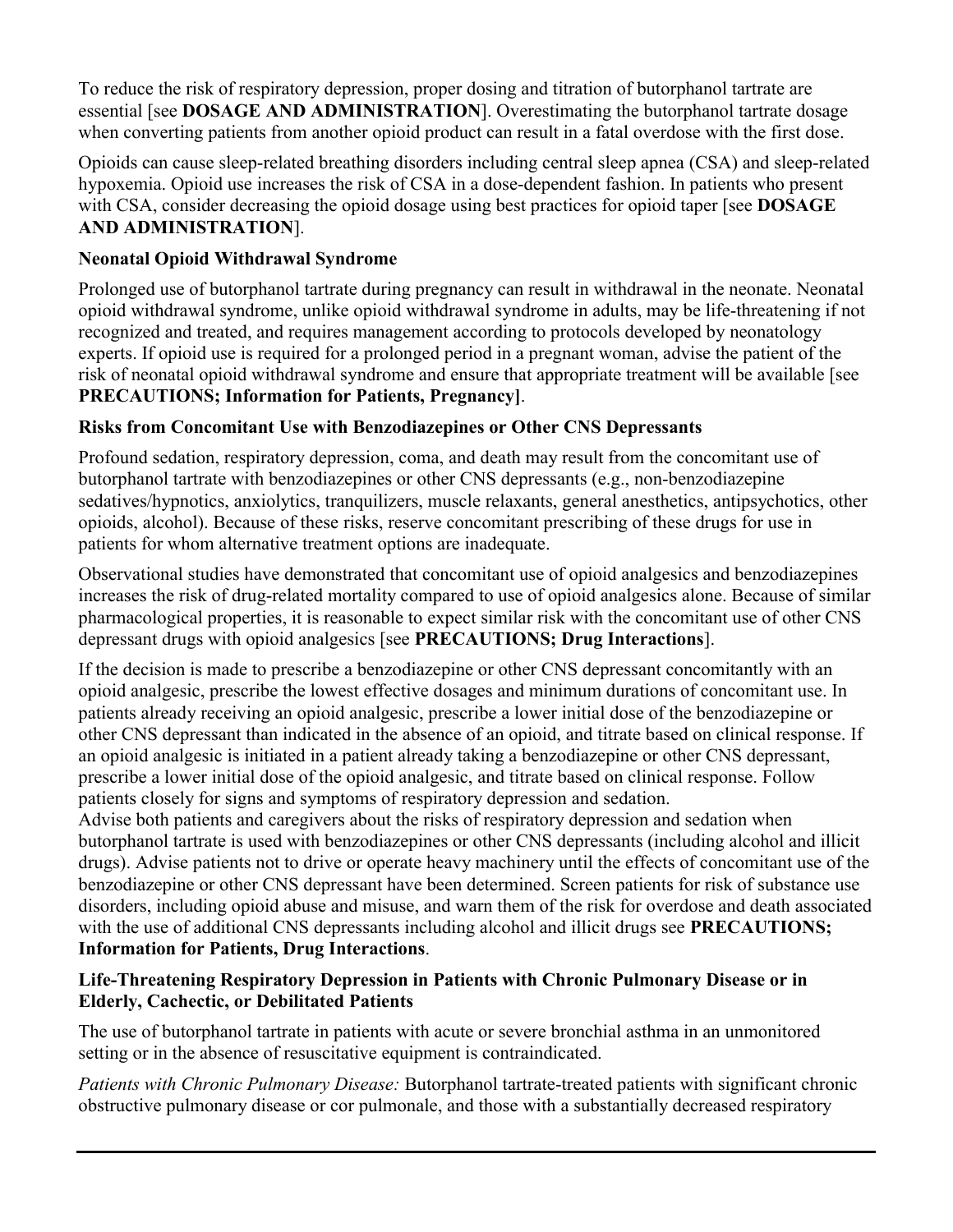reserve, hypoxia, hypercapnia, or pre-existing respiratory depression are at increased risk of decreased respiratory drive including apnea, even at recommended dosages of butorphanol tartrate [see **WARNINGS**]*.*

*Elderly, Cachetic, or Debilitated Patients:* Life-threatening respiratory depression is more likely to occur in elderly, cachectic, or debilitated patients because they may have altered pharmacokinetics or altered clearance compared to younger, healthier patients [see **WARNINGS**]*.*

Monitor such patients closely, particularly when initiating and titrating butorphanol tartrate and when butorphanol tartrate is given concomitantly with other drugs that depress respiration [see **WARNINGS**]*.*  Alternatively, consider the use of non-opioid analgesics in these patients.

## **Adrenal Insufficiency**

Cases of adrenal insufficiency have been reported with opioid use, more often following greater than 1 month of use. Presentation of adrenal insufficiency may include non-specific symptoms and signs including nausea, vomiting, anorexia, fatigue, weakness, dizziness, and low blood pressure. If adrenal insufficiency is suspected, confirm the diagnosis with diagnostic testing as soon as possible. If adrenal insufficiency is diagnosed, treat with physiologic replacement doses of corticosteroids. Wean the patient off of the opioid to allow adrenal function to recover and continue corticosteroid treatment until adrenal function recovers. Other opioids may be tried as some cases reported use of a different opioid without recurrence of adrenal insufficiency. The information available does not identify any particular opioids as being more likely to be associated with adrenal insufficiency.

#### **Risks of Use in Patients with Increased Intracranial Pressure, Brain Tumors, Head Injury, or Impaired Consciousness**

In patients who may be susceptible to the intracranial effects of CO2 retention (e.g., those with evidence of increased intracranial pressure or brain tumors), Butorphanol Tartrate Injection may reduce respiratory drive, and the resultant CO2 retention can further increase intracranial pressure. Monitor such patients for signs of sedation and respiratory depression, particularly when initiating therapy with Butorphanol Tartrate Injection.

Opioids may also obscure the clinical course in a patient with a head injury. Avoid the use of Butorphanol Tartrate Injection in patients with impaired consciousness or coma.

## **Risks of Use in Patients with Gastrointestinal Conditions**

Butorphanol Tartrate Injection is contraindicated in patients with gastrointestinal obstruction, including paralytic ileus.

Butorphanol in Butorphanol Tartrate Injection may cause spasm of the sphincter of Oddi. Opioids may cause increases in serum amylase. Monitor patients with biliary tract disease, including acute pancreatitis, for worsening symptoms.

## **Increased Risk of Seizures in Patients with Seizure Disorders**

The butorphanol in Butorphanol Tartrate Injection may increase the frequency of seizures in patients with seizure disorders, and may increase the risk of seizures occurring in other clinical settings associated with seizures. Monitor patients with a history of seizure disorders for worsened seizure control during Butorphanol Tartrate Injection therapy.

## **Withdrawal**

The use of Butorphanol Tartrate Injection, a mixed agonist/antagonist opioid analgesic, in patients who are receiving a full opioid agonist analgesic may reduce the analgesic effect and/or precipitate withdrawal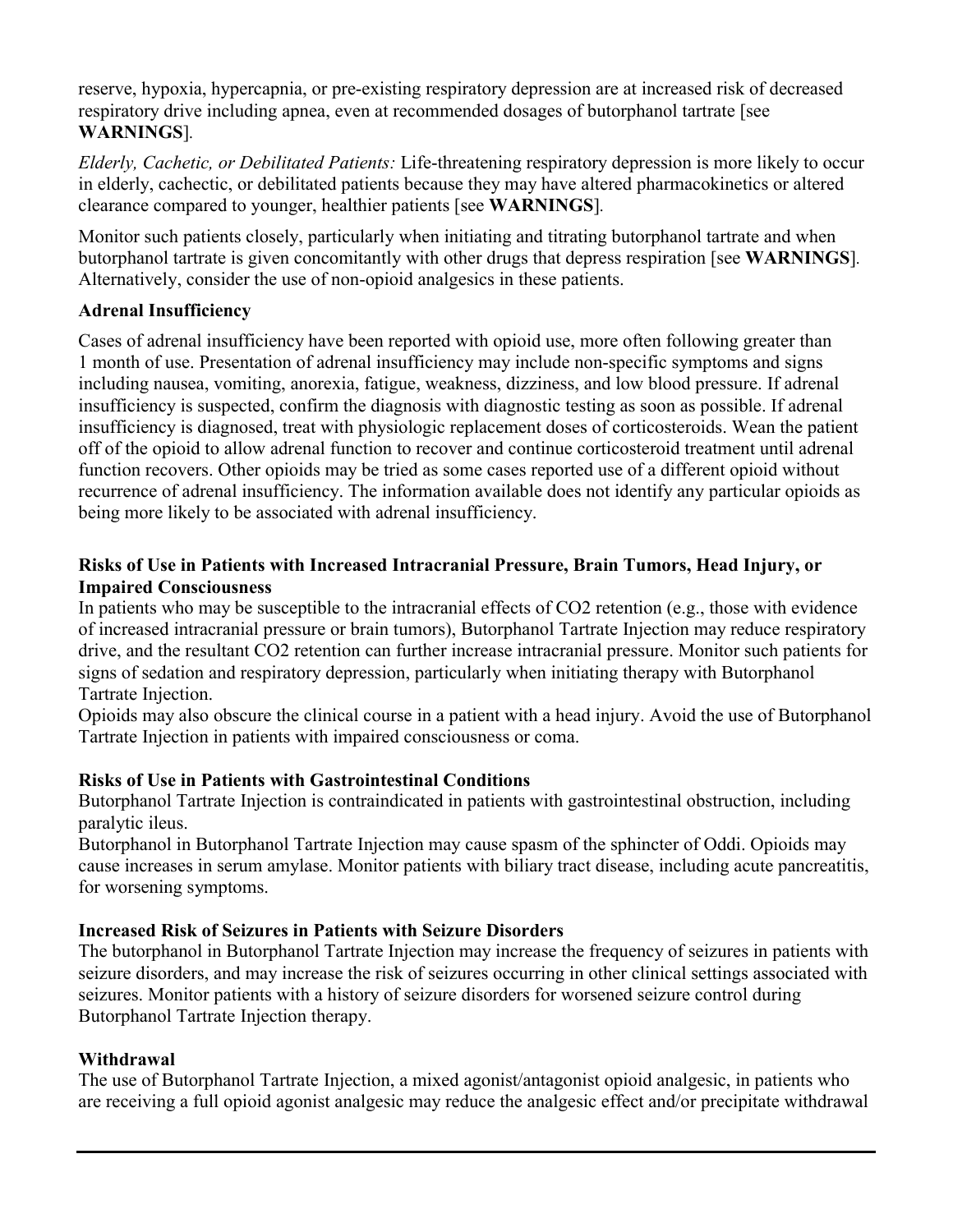symptoms. Avoid concomitant use of Butorphanol Tartrate Injection with a full opioid agonist analgesic. When discontinuing Butorphanol Tartrate Injection, gradually taper the dosage **(see DOSAGE AND ADMINISTRATION).** Do not abruptly discontinue Butorphanol Tartrate Injection **(see DRUG ABUSE AND DEPENDENCE).**

#### **Cardiovascular Effects**

Because butorphanol may increase the work of the heart, especially the pulmonary circuit, the use of butorphanol in patients with acute myocardial infarction, ventricular dysfunction, or coronary insufficiency should be limited to those situations where the benefits clearly outweigh the risk (see **CLINICAL PHARMACOLOGY**).

Severe hypertension has been reported rarely during butorphanol therapy. In such cases, butorphanol should be discontinued and the hypertension treated with antihypertensive drugs. In patients who are not opioid dependent, naloxone has also been reported to be effective.

## **PRECAUTIONS**

#### **General**

Hypotension associated with syncope during the first hour of dosing with Butorphanol Tartrate Injection has been reported rarely, particularly in patients with past history of similar reactions to opioid analgesics. Therefore, patients should be advised to avoid activities with potential risks.

## **Risks of Driving and Operating Machinery**

Butorphanol Tartrate Injection may impair the mental or physical abilities needed to perform potentially hazardous activities such as driving a car or operating machinery. Warn patients not to drive or operate dangerous machinery unless they are tolerant to the effects of Butorphanol Tartrate Injection and know how they will react to the medication (see PRECAUTIONS; Information for Patients/Caregivers).

#### **Disorders of Respiratory Function or Control**

Butorphanol may produce respiratory depression, especially in patients receiving other CNS active agents, or patients suffering from CNS diseases or respiratory impairment.

#### **Hepatic and Renal Disease**

In patients with hepatic or renal impairment, the initial dose of Butorphanol Tartrate Injection should generally be half the recommended adult dose (0.5 mg IV and 1 mg IM). Repeat doses in these patients should be determined by the patient's response rather than at fixed intervals but will generally be no less than 6 hours apart (see **CLINICAL PHARMACOLOGY: Pharmacokinetics and Individualization of Dosage** sections).

#### **Information for Patients**

#### Addiction, Abuse, and Misuse

Inform patients that the use of butorphanol tartrate, even when taken as recommended, can result in addiction, abuse, and misuse, which can lead to overdose and death [see **WARNINGS**]. Instruct patients not to share butorphanol tartrate with others and to take steps to protect butorphanol tartrate from theft or misuse.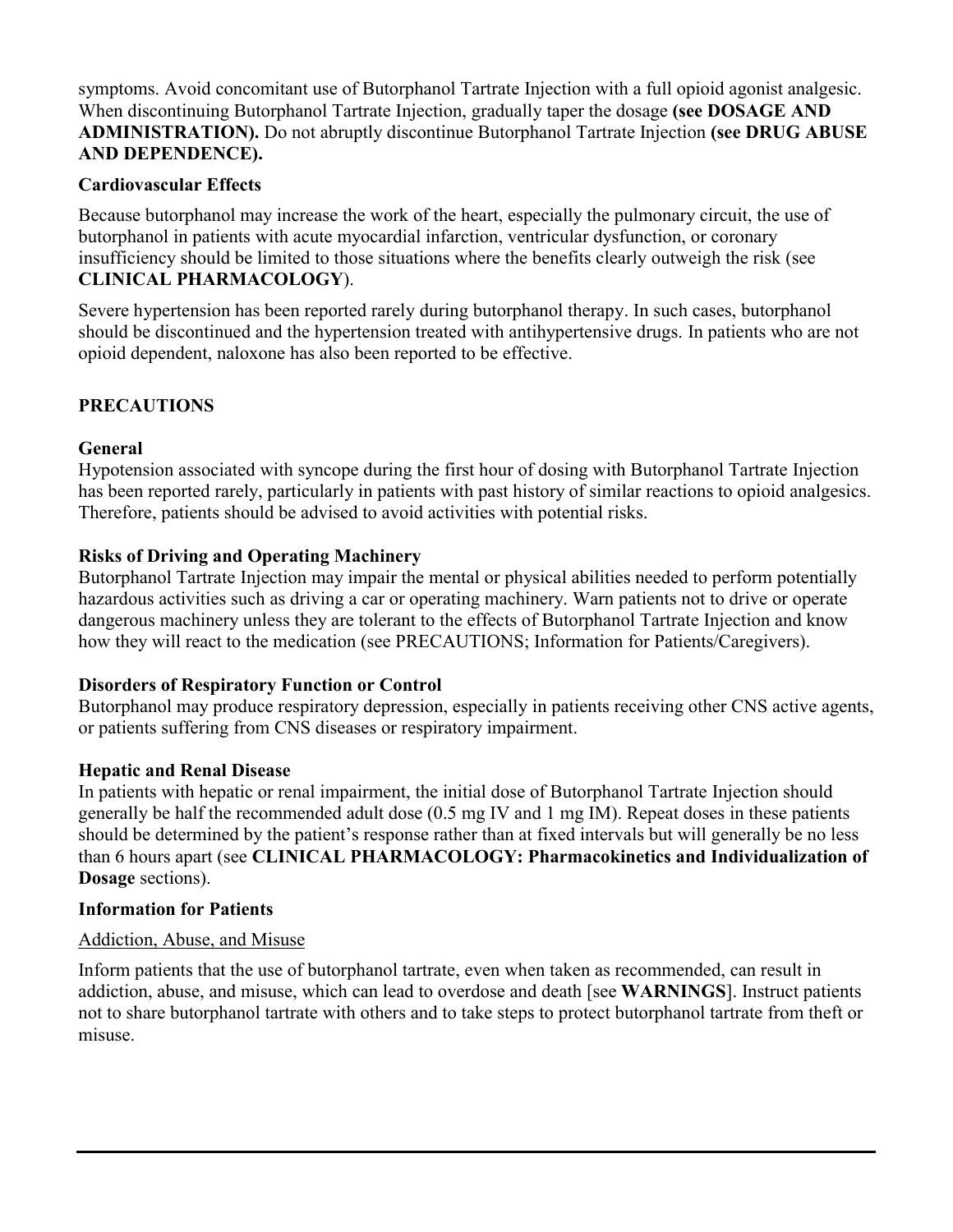## Life-Threatening Respiratory Depression

Inform patients of the risk of life-threatening respiratory depression, including information that the risk is greatest when starting butorphanol tartrate or when the dosage is increased, and that it can occur even at recommended dosages [see **WARNINGS**]. Advise patients how to recognize respiratory depression and to seek medical attention if breathing difficulties develop.

## Interactions with Benzodiazepines and Other CNS Depressants

Inform patients and caregivers that potentially fatal additive effects may occur if butorphanol tartrate is used with benzodiazepines or other CNS depressants, including alcohol, and not to use these concomitantly unless supervised by a health care provider [see **WARNINGS, PRECAUTIONS; Drug Interactions]***.*

#### Serotonin Syndrome

Inform patients that butorphanol tartrate could cause a rare but potentially life-threatening condition resulting from concomitant administration of serotonergic drugs. Warn patients of the symptoms of serotonin syndrome and to seek medical attention right away if symptoms develop. Instruct patients to inform their physicians if they are taking, or plan to take serotonergic medications. [see **PRECAUTIONS; Drug Interactions**]

#### Anaphylaxis

Inform patients that anaphylaxis has been reported with ingredients contained in Butorphanol Tartrate Injection. Advise patients how to recognize such a reaction and when to seek medical attention (see **CONTRAINDICATIONS, ADVERSE REACTIONS**)*.*

#### **Pregnancy**

#### *Neonatal Opioid Withdrawal Syndrome*

Inform patients that prolonged use of butorphanol tartrate during pregnancy can result in neonatal opioid withdrawal syndrome, which may be life-threatening if not recognized and treated [see **WARNINGS**, **PRECAUTIONS; Pregnancy**]

#### *Embryo-Fetal Toxicity*

Inform female patients of reproductive potential that butorphanol tartrate can cause fetal harm and to inform the prescriber of a known or suspected pregnancy [see **PRECAUTIONS; Pregnancy**].

#### Lactation

Advise nursing mothers to monitor infants for increased sleepiness (more than usual), breathing difficulties, or limpness. Instruct nursing mothers to seek immediate medical care if they notice these signs [see **PRECAUTIONS; Nursing Mothers**].

## Infertility

Inform patients that chronic use of opioids may cause reduced fertility. It is not known whether these effects on fertility are reversible (see **ADVERSE REACTIONS**)*.*

#### Driving or Operating Heavy Machinery

Inform patients that Butorphanol Tartrate Injection may impair the mental and/or physical abilities required for the performance of potentially hazardous tasks such as driving a car or operating machinery and to avoid such tasks while taking this product, until they know how they will react to the medication.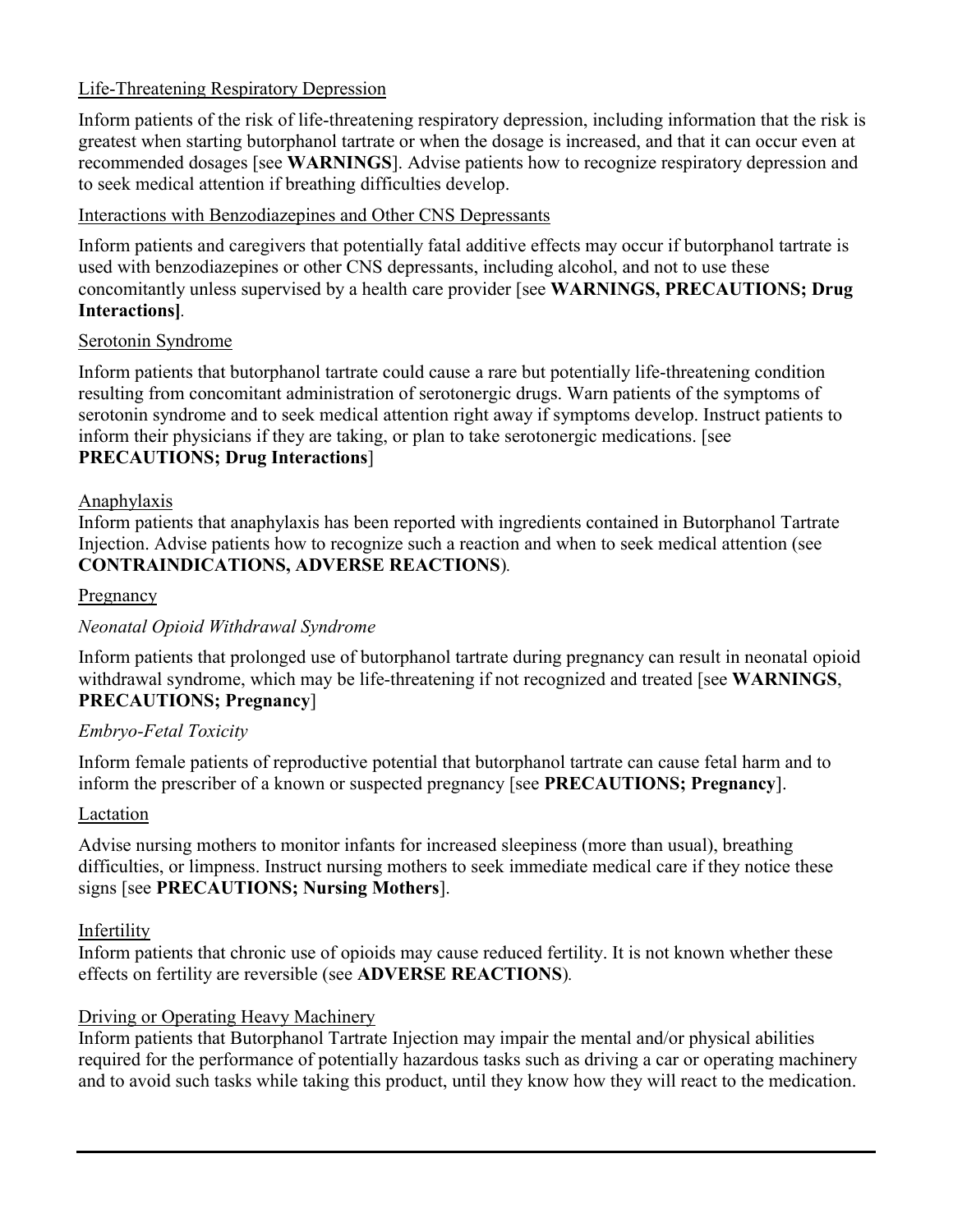## **Drug Interactions**

## Benzodiazepines and Other Central Nervous System (CNS) Depressants

Due to additive pharmacologic effect, the concomitant use of benzodiazepines or other CNS depressants such as alcohol, other sedatives/hypnotics, anxiolytics, tranquilizers, muscle relaxants, general anesthetics, antipsychotics, and other opioids, can increase the risk of respiratory depression, profound sedation, coma, and death.

Reserve concomitant prescribing of these drugs for use in patients for whom alternative treatment options are inadequate. Limit dosages and durations to the minimum required. Follow patients closely for signs of respiratory depression and sedation [see **WARNINGS**].

#### Serotonergic Drugs

The concomitant use of opioids with other drugs that affect the serotonergic neurotransmitter system, such as selective serotonin reuptake inhibitors (SSRIs), serotonin and norepinephrine reuptake inhibitors (SNRIs), tricyclic antidepressants (TCAs), triptans, 5-HT3 receptor antagonists, drugs that effect the serotonin neurotransmitter system (e.g., mirtazapine, trazodone, tramadol), certain muscle relaxants (i.e., cyclobenzaprine, metaxalone), and monoamine oxidase (MAO) inhibitors (those intended to treat psychiatric disorders and also others, such as linezolid and intravenous methylene blue), has resulted in serotonin syndrome. [see **PRECAUTIONS; INFORMATION FOR PATIENTS**]

If concomitant use is warranted, carefully observe the patient, particularly during treatment initiation and dose adjustment. Discontinue butorphanol tartrate if serotonin syndrome is suspected.

#### Cytochrome P450 (CYP 450) Interactions

It is not known if the effects of Butorphanol Tartrate Injection are altered by concomitant medications that affect hepatic metabolism of drugs (CYP 450 inhibitors or inducers) (e.g., erythromycin, theophylline, etc.), but physicians should be alert to the possibility that a smaller initial dose and longer intervals between doses may be needed.

#### Monoamine Oxidase inhibitors (MAOIs)

No information is available about the use of butorphanol concurrently with MAO inhibitors.

Advise patient to avoid concomitant use of these drugs.

#### **Carcinogenesis, Mutagenesis, Impairment of Fertility**

#### **Carcinogenesis**

Two-year carcinogenicity studies were conducted in mice and rats given butorphanol tartrate in the diet up to 60 mg/kg/day (12 and 24 times the human daily dose of 24 mg/day based on a body surface area comparison, respectively). There was no evidence of carcinogenicity in either species in these studies.

#### Mutagenesis

Butorphanol was not genotoxic in the in vitro bacterial reverse mutation assay (Ames) or in an in vitro unscheduled DNA synthesis and repair assay conducted in cultured human fibroblast cells.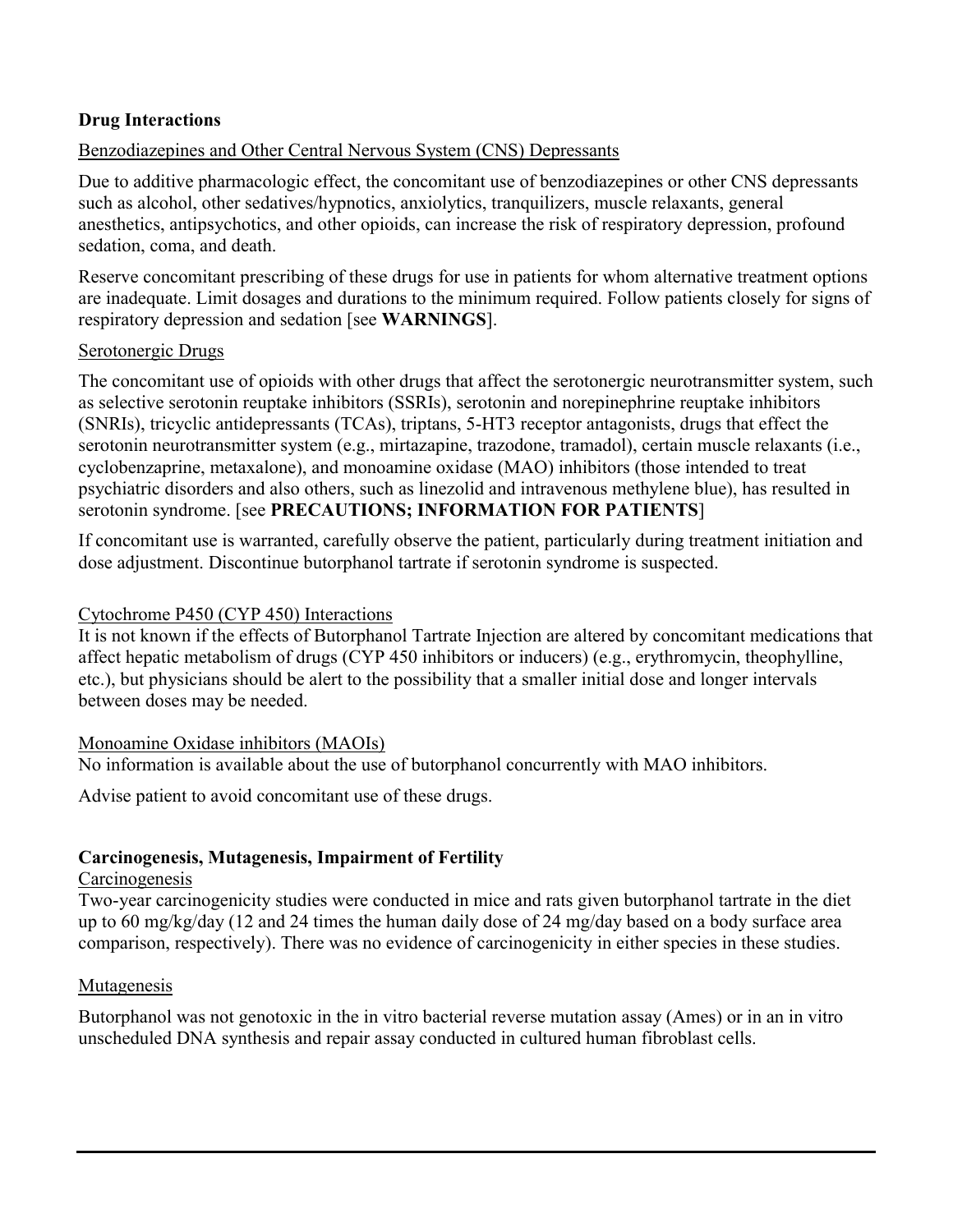## Impairment of Infertility

In a study where male rats were treated subcutaneously with 0.5 or 2.5 mg/kg butorphanol for 75 days prior to mating to female rats treated subcutaneously with 0.5 or 2.5 mg/kg butorphanol for 14-days prior to mating and throughout gestation and lactation, no adverse effects on fertility were noted (0.2- and 1 times the human daily dose of 24 mg based on body surface area).

In a study where male rats were treated orally with 10, 40, or 160 mg/kg for 63 days prior to mating to female rats treated orally with the same doses of butorphanol for 14 days prior to mating, reduced pregnancy rates were reported in the high dose group (65-times the human daily dose of 24 mg based on body surface area).

## **Pregnancy**

**Pregnancy Category C:** Reproduction studies in mice, rats, and rabbits during organogenesis did not reveal any teratogenic potential to butorphanol. However, pregnant rats treated subcutaneously with butorphanol at 1 mg/kg (5.9 mg/m2) had a higher frequency of stillbirths than controls. Butorphanol at 30 mg/kg/oral (360 mg/m2) and 60 mg/kg/oral (720 mg/m2) also showed higher incidences of postimplantation loss in rabbits.

There are no adequate and well-controlled studies of Butorphanol Tartrate Injection in pregnant women before 37 weeks of gestation. Butorphanol Tartrate Injection should be used during pregnancy only if the potential benefit justifies the potential risk to the infant.

## *Fetal/Neonatal Adverse Reactions*

Prolonged use of opioid analgesics during pregnancy for medical or nonmedical purposes can result in physical dependence in the neonate and neonatal opioid withdrawal syndrome shortly after birth.

Neonatal opioid withdrawal syndrome presents as irritability, hyperactivity and abnormal sleep pattern, high pitched cry, tremor, vomiting, diarrhea and failure to gain weight. The onset, duration, and severity of neonatal opioid withdrawal syndrome vary based on the specific opioid used, duration of use, timing and amount of last maternal use, and rate of elimination of the drug by the newborn. Observe newborns for symptoms of neonatal opioid withdrawal syndrome and manage accordingly [see **WARNINGS**].

## **Labor or Delivery**

Opioids cross the placenta and may produce respiratory depression and psycho-physiologic effects in neonates. An opioid antagonist, such as naloxone, must be available for reversal of opioid-induced respiratory depression in the neonate. Butorphanol tartrate is not recommended for use in pregnant women during or immediately prior to labor, when other analgesic techniques are more appropriate. Opioid analgesics, including butorphanol tartrate, can prolong labor through actions which temporarily reduce the strength, duration, and frequency of uterine contractions. However, this effect is not consistent and may be offset by an increased rate of cervical dilation, which tends to shorten labor. Monitor neonates exposed to opioid analgesics during labor for signs of excess sedation and respiratory depression.

Butorphanol has been detected in milk following administration of Butorphanol Tartrate Injection to nursing mothers. The amount an infant would receive is probably clinically insignificant (estimated 4 μg/L of milk in a mother receiving 2 mg IM four times a day).

There have been rare reports of infant respiratory distress/apnea following the administration of Butorphanol Tartrate Injection during labor. The reports of respiratory distress/apnea have been associated with administration of a dose within 2 hours of delivery, use of multiple doses, use with additional analgesic or sedative drugs, or use in preterm pregnancies (see OVERDOSAGE: Treatment). In a study of 119 patients, the administration of 1 mg of IV Butorphanol Tartrate Injection during labor was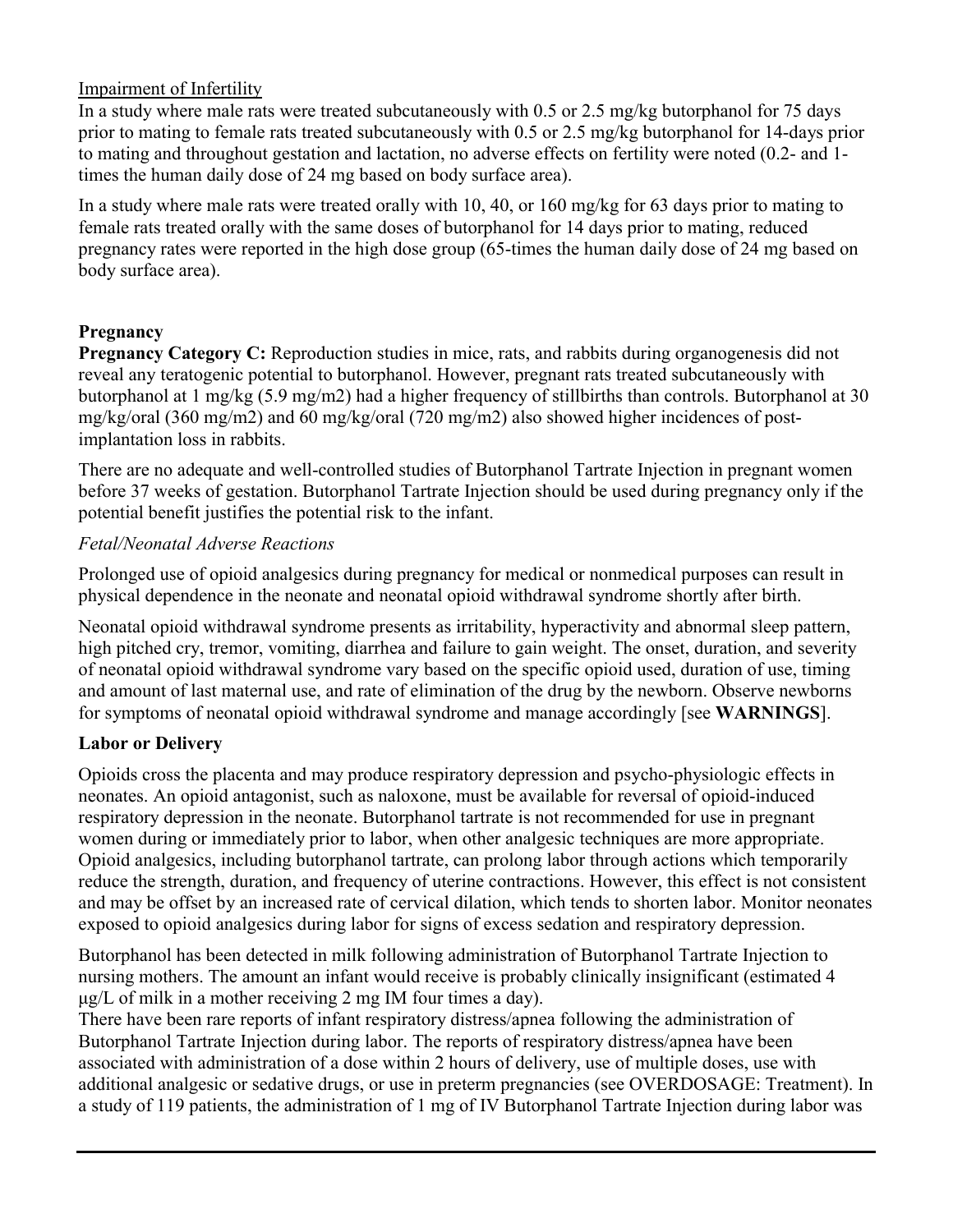associated with transient (10–90 minutes) sinusoidal fetal heart rate patterns, but 16 was not associated with adverse neonatal outcomes. In the presence of an abnormal fetal heart rate pattern, Butorphanol Tartrate Injection should be used with caution.

## **Nursing Mothers**

Butorphanol has been detected in milk following administration of Butorphanol Tartrate Injection to nursing mothers. The amount an infant would receive is probably clinically insignificant (estimated 4 μg/L of milk in a mother receiving 2 mg IM four times a day).

The developmental and health benefits of breastfeeding should be considered along with the mother's clinical need for butorphanol tartrate and any potential adverse effects on the breastfed infant from butorphanol tartrate or from the underlying maternal condition.

Infants exposed to butorphanol tartrate through breast milk should be monitored for excess sedation and respiratory depression. Withdrawal symptoms can occur in breastfed infants when maternal administration of an opioid analgesic is stopped, or when breast-feeding is stopped.

## **Pediatric Use**

Butorphanol is not recommended for use in patients below 18 years of age because safety and efficacy have not been established in this population.

## **Geriatric Use**

Elderly patients (aged 65 years or older) may have increased sensitivity to butorphanol tartrate. In general, use caution when selecting a dosage for an elderly patient, usually starting at the low end of the dosing range, reflecting the greater frequency of decreased hepatic, renal, or cardiac function and of concomitant disease or other drug therapy.

Respiratory depression is the chief risk for elderly patients treated with opioids, and has occurred after large initial doses were administered to patients who were not opioid-tolerant or when opioids were coadministered with other agents that depress respiration. Titrate the dosage of butorphanol tartrate slowly in geriatric patients [see **WARNINGS**].

This drug is known to be substantially excreted by the kidney, and the risk of adverse reactions to this drug may be greater in patients with impaired renal function. Because elderly patients are more likely to have decreased renal function, care should be taken in dose selection, and it may be useful to monitor renal function.

# **ADVERSE REACTIONS**

## **Clinical Trial Experience**

A total of 1658 patients were studied in premarketing clinical trials of Butorphanol Tartrate Injection. In nearly all cases the type and incidence of side effects with butorphanol were those commonly observed with opioid analgesics.

The adverse experiences described below are based on data from short- and long-term clinical trials in patients receiving Butorphanol Tartrate Injection.

The most frequently reported adverse experiences across all clinical trials with Butorphanol Tartrate Injection and Nasal Spray were somnolence (43%), dizziness (19%), nausea and/or vomiting (13%). The following adverse experiences were reported at a frequency of 1% or greater in clinical trials and were considered to be probably related to the use of butorphanol:

**Body as a Whole:** Asthenia/Lethargy, Headache, Sensation of Heat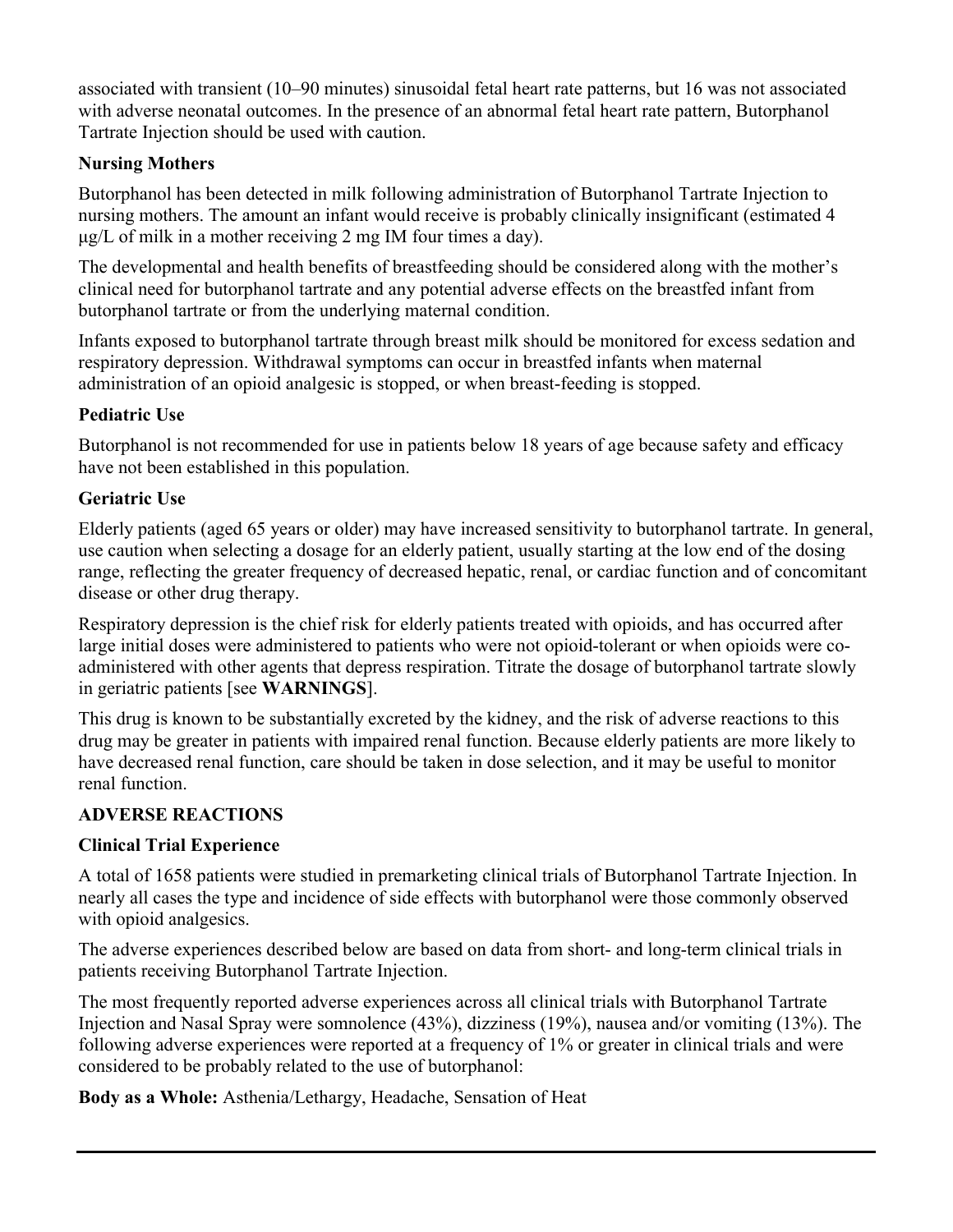**Cardiovascular:** Vasodilation, Palpitations **Digestive:** Anorexia, Constipation, Dry Mouth, Nausea and/or Vomiting, Stomach Pain **Nervous:** Anxiety, Confusion, Dizziness, Euphoria, Floating Feeling, Insomnia, Nervousness, Paresthesia, Somnolence, Tremor **Respiratory:** Cough, Dyspnea **Skin and Appendages:** Sweating, Pruritus **Special Senses:** Blurred Vision, Ear Pain, Tinnitus, Unpleasant Taste

The following adverse experiences were reported with a frequency of less than 1% in clinical trials and were considered to be probably related to the use of butorphanol:

**Cardiovascular:** Hypotension, Syncope **Nervous:** Abnormal Dreams, Agitation, Dysphoria, Hallucinations, Hostility, Withdrawal Symptoms **Skin and Appendages:** Rash/Hives **Urogenital:** Impaired Urination

The following infrequent additional adverse experiences were reported in a frequency of less than 1% of the patients studied in short-term butorphanol tartrate nasal sprays trials and under circumstances where the association between these events and butorphanol administration is unknown. They are being listed as alerting information for the physician due to their clinical significance:

**Body as a Whole:** Edema **Cardiovascular:** Chest Pain, Hypertension, Tachycardia **Nervous:** Depression **Respiratory:** Shallow Breathing

#### **Postmarketing Experience**

The following adverse reactions have been identified during post approval use of Butorphanol Tartrate Injection. Because these reactions are reported voluntarily from a population of uncertain size, it is not always possible to reliably estimate their frequency or establish a causal relationship to drug exposure.

• Serotonin syndrome: Cases of serotonin syndrome, a potentially life-threatening condition, have been reported during concomitant use of opioids with serotonergic drugs.

• Adrenal insufficiency: Cases of adrenal insufficiency have been reported with opioid use, more often following greater than one month of use.

• Anaphylaxis: Anaphylaxis has been reported with ingredients contained in Butorphanol Tartrate Injection.

• Androgen deficiency: Cases of androgen deficiency have occurred with chronic use of opioids (see **CLINICAL PHARMACOLOGY**).

#### **DRUG ABUSE AND DEPENDENCE Controlled Substance**

Butorphanol Tartrate Injection contains butorphanol, a Schedule IV controlled substance.

#### **Abuse**

Butorphanol Tartrate Injection contains butorphanol, a substance with a high potential for abuse similar to other opioids including fentanyl, hydrocodone, hydromorphone, methadone, morphine, oxycodone, oxymorphone, and tapentadol. Butorphanol Tartrate Injection can be abused and is subject to misuse, addiction, and criminal diversion (see **WARNINGS**).All patients treated with opioids require careful monitoring for signs of abuse and addiction, since use of opioid analgesic products carries the risk of addiction even under appropriate medical use.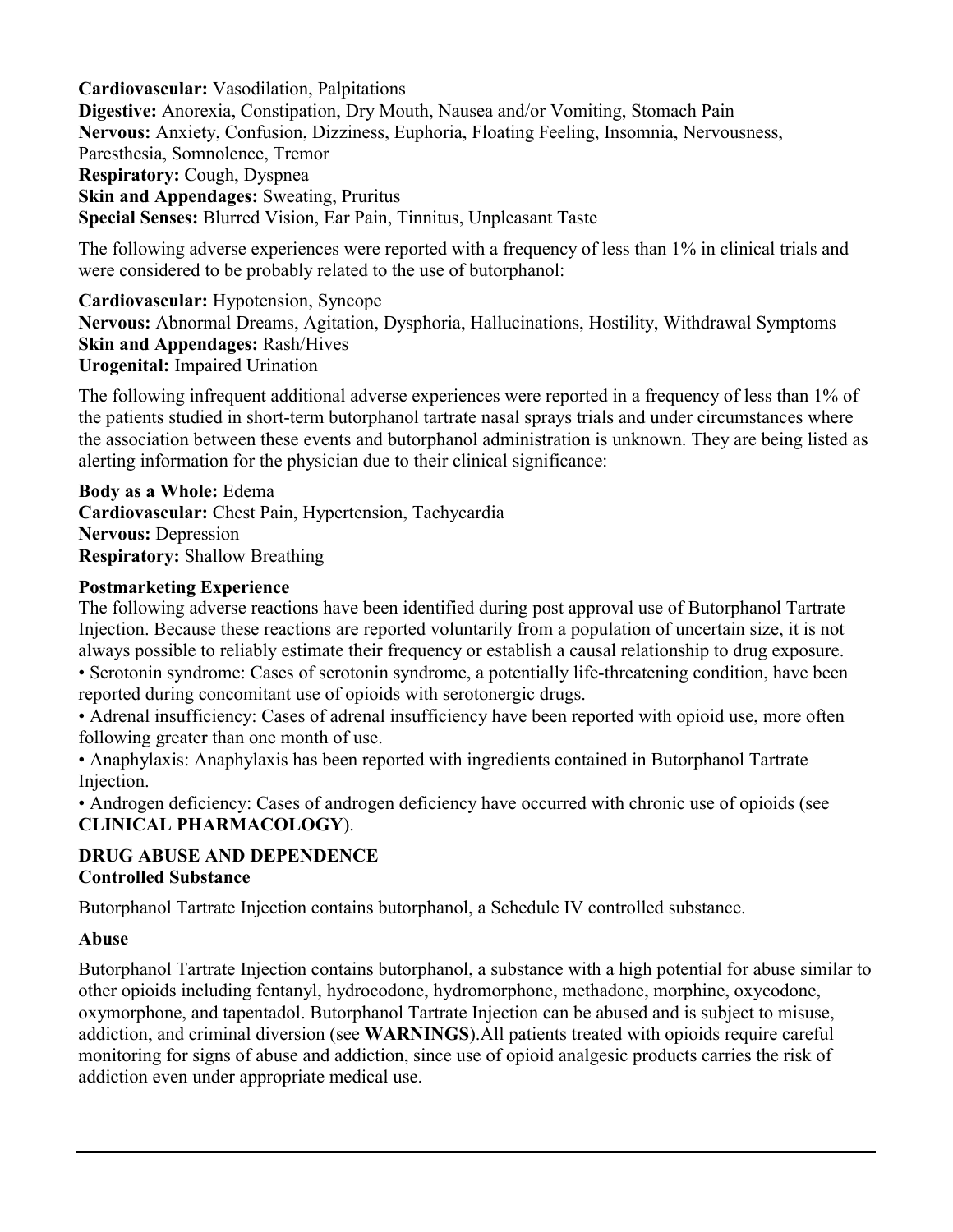Prescription drug abuse is the intentional non-therapeutic use of a prescription drug, even once, for its rewarding psychological or physiological effects.

Drug addiction is a cluster of behavioral, cognitive, and physiological phenomena that develop after repeated substance use and includes: a strong desire to take the drug, difficulties in controlling its use, persisting in its use despite harmful consequences, a higher priority given to drug use than to other activities and obligations, increased tolerance, and sometimes a physical withdrawal.

"Drug-seeking" behavior is very common in persons with substance use disorders. Drug-seeking tactics include emergency calls or visits near the end of office hours, refusal to undergo appropriate examination, testing, or referral, repeated "loss" of prescriptions, tampering with prescriptions and reluctance to provide prior medical records or contact information for other treating health care provider(s). "Doctor shopping" (visiting multiple prescribers) to obtain additional prescriptions is common among drug abusers and people suffering from untreated addiction. Preoccupation with achieving adequate pain relief can be appropriate behavior in a patient with poor pain control.

Abuse and addiction are separate and distinct from physical dependence and tolerance. Health care providers should be aware that addiction may not be accompanied by concurrent tolerance and symptoms of physical dependence in all addicts. In addition, abuse of opioids can occur in the absence of true addiction.

Butorphanol tartrate, like other opioids, can be diverted for non-medical use into illicit channels of distribution. Careful record-keeping of prescribing information, including quantity, frequency, and renewal requests, as required by state and federal law, is strongly advised.

Proper assessment of the patient, proper prescribing practices, periodic re-evaluation of therapy, and proper dispensing and storage are appropriate measures that help to limit abuse of opioid drugs.

## Risks Specific to Abuse of Butorphanol Tartrate Injection

Abuse of Butorphanol Tartrate Injection poses a risk of overdose and death. The risk is increased with concurrent abuse of Butorphanol Tartrate Injection with alcohol and other central nervous system depressants.

Parenteral drug abuse is commonly associated with transmission of infectious diseases such as hepatitis and HIV.

## **Dependence**

Both tolerance and physical dependence can develop during chronic opioid therapy. Tolerance is the need for increasing doses of opioids to maintain a defined effect such as analgesia (in the absence of disease progression or other external factors). Tolerance may occur to both the desired and undesired effects of drugs, and may develop at different rates for different effects.

Physical dependence results in withdrawal symptoms after abrupt discontinuation or a significant dosage reduction of a drug. Withdrawal also may be precipitated through the administration of drugs with opioid antagonist activity (e.g., naloxone, nalmefene), mixed agonist/antagonist analgesics (pentazocine, butorphanol, nalbuphine), or partial agonists (buprenorphine). Physical dependence may not occur to a clinically significant degree until after several days to weeks of continued opioid usage.

Butorphanol tartrate should not be abruptly discontinued [see **DOSAGE AND ADMINISTRATION**]*.* If butorphanol tartrate is abruptly discontinued in a physically-dependent patient, a withdrawal syndrome may occur. Some or all of the following can characterize this syndrome: restlessness, lacrimation,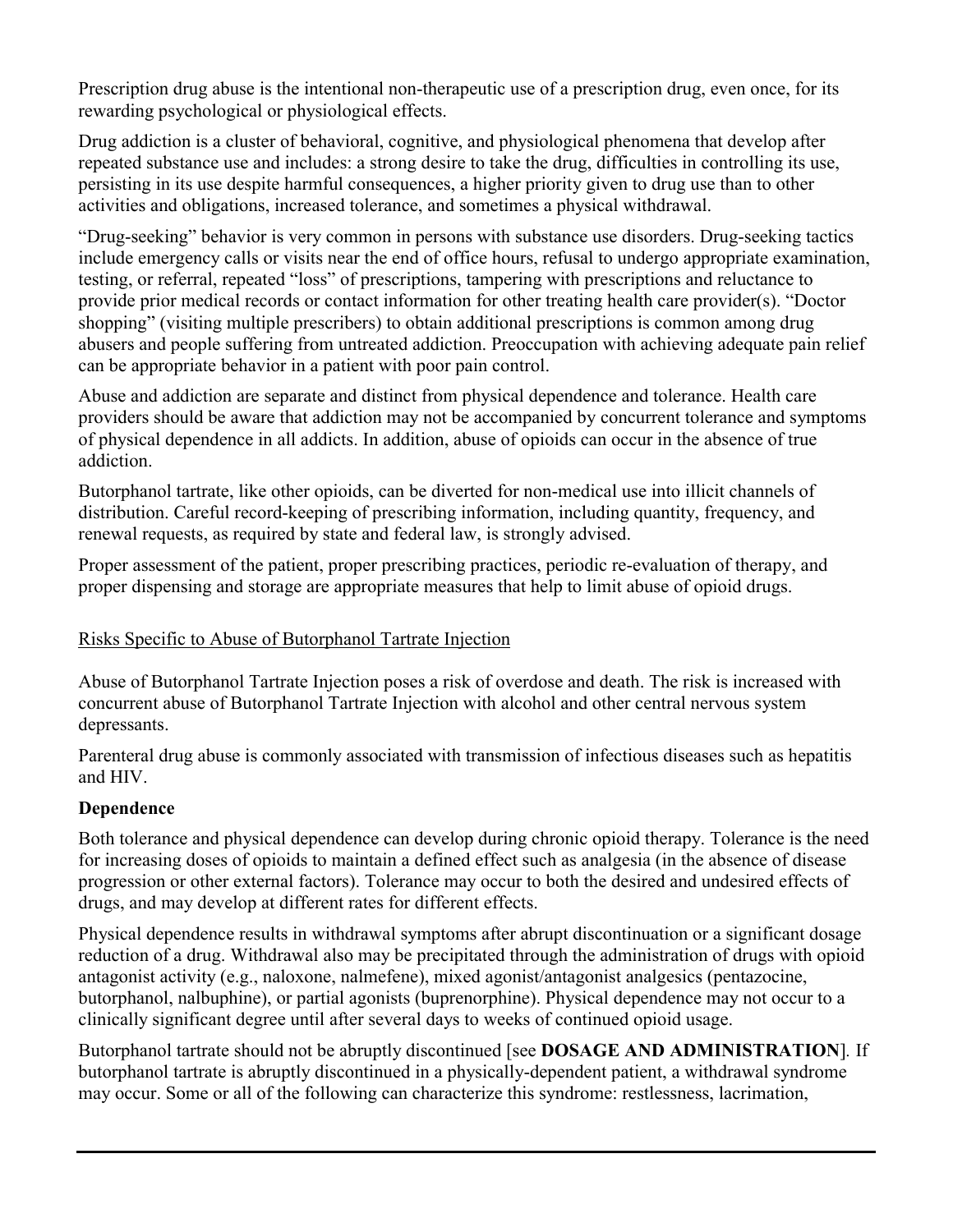rhinorrhea, yawning, perspiration, chills, myalgia, and mydriasis. Other signs and symptoms also may develop, including: irritability, anxiety, backache, joint pain, weakness, abdominal cramps, insomnia, nausea, anorexia, vomiting, diarrhea, or increased blood pressure, respiratory rate, or heart rate.

Infants born to mothers physically dependent on opioids will also be physically dependent and may exhibit respiratory difficulties and withdrawal signs [see **PRECAUTIONS; Pregnancy**].

## **OVERDOSAGE**

## Clinical Presentation

Acute overdose with butorphanol tartrate can be manifested by respiratory depression, somnolence progressing to stupor or coma, skeletal muscle flaccidity, cold and clammy skin, constricted pupils, and, in some cases, pulmonary edema, bradycardia, hypotension, partial or complete airway obstruction, atypical snoring, and death. Marked mydriasis rather than miosis may be seen with hypoxia in overdose situations.

## Treatment of Overdose

In case of overdose, priorities are the reestablishment of a patent and protected airway and institution of assisted or controlled ventilation, if needed. Employ other supportive measures (including oxygen and vasopressors) in the management of circulatory shock and pulmonary edema as indicated. Cardiac arrest or arrhythmias will require advanced life-support techniques.

The opioid antagonist, naloxone or nalmefene, are specific antidotes to respiratory depression resulting from opioid overdose. For clinically significant respiratory or circulatory depression secondary to butorphanol tartrate overdose, administer an opioid antagonist. As butorphanol is a mixed opioid agonist/antagonist, larger doses of naloxone or nalmefene may be needed to reverse the effects of an overdose.

Opioid antagonists should not be administered in the absence of clinically significant respiratory or circulatory depression secondary to butorphanol tartrate overdose.

Because the duration of opioid reversal is expected to be less than the duration of action of butorphanol in Butorphanol Tartrate Injection, carefully monitor the patient until spontaneous respiration is reliably reestablished. If the response to an opioid antagonist is suboptimal or only brief in nature, administer additional antagonist as directed by the product's prescribing information.

In an individual physically dependent on opioids, administration of the recommended usual dosage of the antagonist will precipitate an acute withdrawal syndrome. The severity of the withdrawal symptoms experienced will depend on the degree of physical dependence and the dose of the antagonist administered. If a decision is made to treat serious respiratory depression in the physically dependent patient, administration of the antagonist should be begun with care and by titration with smaller than usual doses of the antagonist.

# **DOSAGE AND ADMINISTRATION**

# **Important Dosage and Administration Instructions**

Use the lowest effective dosage for the shortest duration consistent with individual patient treatment goals (see **WARNINGS**).

Initiate the dosing regimen for each patient individually, taking into account the patient's severity of pain, patient response, prior analgesic treatment experience, and risk factors for addiction, abuse, and misuse (see **WARNINGS**).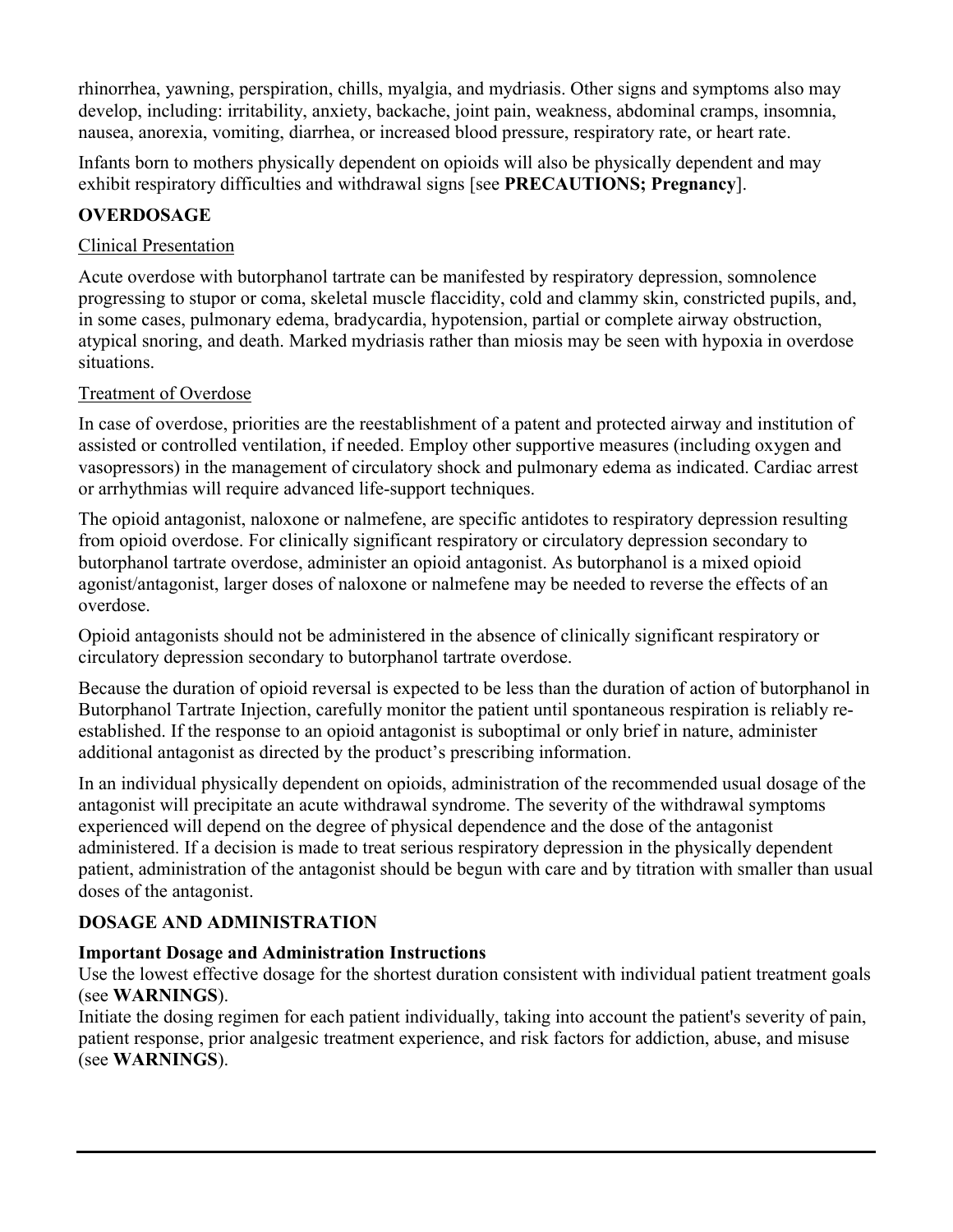Monitor patients closely for respiratory depression, especially within the first 24 to 72 hours of initiating therapy and following dosage increases with Butorphanol Tartrate Injection and adjust the dosage accordingly (see **WARNINGS**).

## **Initial Dosage**

Factors to be considered in determining the dose are age, body weight, physical status, underlying pathological condition, use of other drugs, type of anesthesia to be used, and surgical procedure involved. Use in the elderly, patients with hepatic or renal disease, or in labor requires extra caution (see **PRECAUTIONS** section and **CLINICAL PHARMACOLOGY: Individualization of Dosage** section). The following doses are for patients who do not have impaired hepatic or renal function and who are not on CNS active agents.

## **Use for Pain**

*Intravenous* — The usual recommended single dose for IV administration is 1 mg repeated every three to four hours as necessary. The effective dosage range, depending on the severity of pain, is 0.5 to 2 mg repeated every three to four hours.

*Intramuscular* — The usual recommended single dose for IM administration is 2 mg in patients who will be able to remain recumbent, in the event drowsiness or dizziness occurs. This may be repeated every three to four hours, as necessary. The effective dosage range depending on the severity of pain is 1 to 4 mg repeated every three to four hours. There are insufficient clinical data to recommend single doses above 4 mg.

## **Use as Preoperative/Preanesthetic Medication**

The preoperative medication dosage of butorphanol tartrate injection should be individualized (see **CLINICAL PHARMACOLOGY: Individualization of Dosage** section). The usual adult dose is 2 mg IM, administered 60 to 90 minutes before surgery. This is approximately equivalent in sedative effect to 10 mg morphine or 80 mg meperidine.

## **Use in Balanced Anesthesia**

The usual dose of butorphanol tartrate injection is 2 mg IV shortly before induction and/or 0.5 to 1 mg IV in increments during anesthesia. The increment may be higher, up to 0.06 mg/kg (4 mg/70 kg), depending on previous sedative, analgesic, and hypnotic drugs administered. The total dose of butorphanol injection will vary; however, patients seldom require less than 4 mg or more than 12.5 mg (approximately 0.06 to 0.18 mg/kg).

# **Labor**

In patients at full term in early labor a 1 to 2 mg dose of butorphanol tartrate IV or IM may be administered and repeated after 4 hours. Alternative analgesia should be used for pain associated with delivery or if delivery is expected to occur within 4 hours.

If concomitant use of butorphanol with drugs that may potentiate its effects is deemed necessary (see **PRECAUTIONS: Drug Interactions**) the lowest effective dose should be employed.

**Dosage Modifications in Elderly Patients and Patients with Renal or Hepatic Impairment** The initial dose sequence in elderly patients and patients with hepatic or renal impairment should be limited to 1 mg followed, if needed, by 1 mg in 90 to 120 minutes. The repeat dose sequence should be determined by the patient's response rather than at fixed times but will generally be no less than at 6 hours intervals [see **CLINICAL PHARMACOLOGY: Individualization of Dosage** and **PRECAUTIONS**).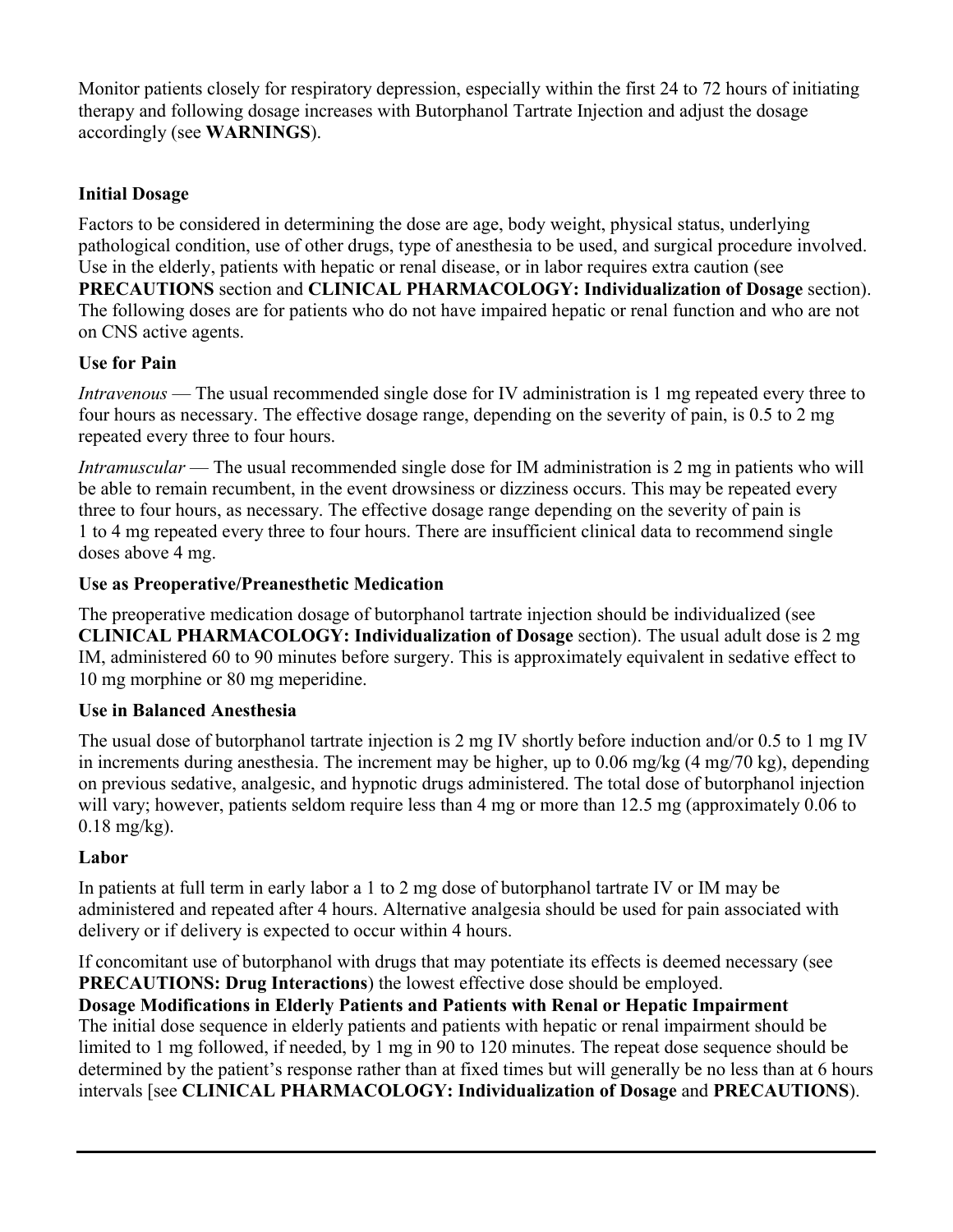## **Titration and Maintenance of Therapy**

Individually titrate Butorphanol Tartrate Injection to a dose that provides adequate analgesia and minimizes adverse reactions. Continually reevaluate patients receiving Butorphanol Tartrate Injection to assess the maintenance of pain control and the relative incidence of adverse reactions, as well as monitoring for the development of addiction, abuse, or misuse (see **WARNINGS**). Frequent communication is important among the prescriber, other members of the healthcare team, the patient, and the caregiver/family during periods of changing analgesic requirements, including initial titration. If the level of pain increases after dosage stabilization, attempt to identify the source of increased pain before increasing the Butorphanol Tartrate Injection dosage. If unacceptable opioid-related adverse reactions are observed, consider reducing the dosage. Adjust the dosage to obtain an appropriate balance between management of pain and opioid-related adverse reactions.

## **Discontinuation of Butorphanol Tartrate Injection**

When a patient who has been taking Butorphanol Tartrate Injection regularly and may be physically dependent no longer requires therapy with Butorphanol Tartrate Injection, taper the dose gradually, by 25% to 50% every 2 to 4 days, while monitoring carefully for signs and symptoms of withdrawal. If the patient develops these signs or symptoms, raise the dose to the previous level and taper more slowly, either by increasing the interval between decreases, decreasing the amount of change in dose, or both. Do not abruptly discontinue Butorphanol Tartrate Injection in a physically-dependent patient (see WARNINGS, DRUG ABUSE AND DEPENDENCE).

#### **Safety and Handling**

Butorphanol tartrate injection is supplied in sealed delivery systems that have a low risk of accidental exposure to health care workers. Ordinary care should be taken to avoid aerosol generation while preparing a syringe for use. Following skin contact, rinsing with cool water is recommended.

The disposal of Schedule IV controlled substances must be consistent with State and Federal Regulations.

Parenteral drug products should be inspected visually for particulate matter and discoloration prior to administration, whenever solution and container permit.

## **HOW SUPPLIED**

Butorphanol Tartrate Injection, USP is supplied as follows:

| <b>Unit of Sale</b>                                   | Concentration<br>(Total Butorphanol Concentration Per |
|-------------------------------------------------------|-------------------------------------------------------|
|                                                       | <b>Container</b> )                                    |
| NDC 0409-1623-01                                      | $1 \text{ mg/mL}$                                     |
| Carton of $10 - 1$ mL Single-Dose Glass Fliptop Vials | $(1 \text{ mg}/1 \text{ mL})$                         |
| NDC 0409-1626-01                                      | $2 \text{ mg/mL}$                                     |
| Carton of $10 - 1$ mL Single-Dose Glass Fliptop Vials | $(2 \text{ mg}/1 \text{ mL})$                         |
| NDC 0409-1626-02                                      | $2 \text{ mg/mL}$                                     |
| Carton of $10 - 2$ mL Single-Dose Glass Fliptop Vials | $(4 \text{ mg}/2 \text{ mL})$                         |

Store at 20 to 25°C (68 to 77°F). [See USP Controlled Room Temperature.]

Protect from light.